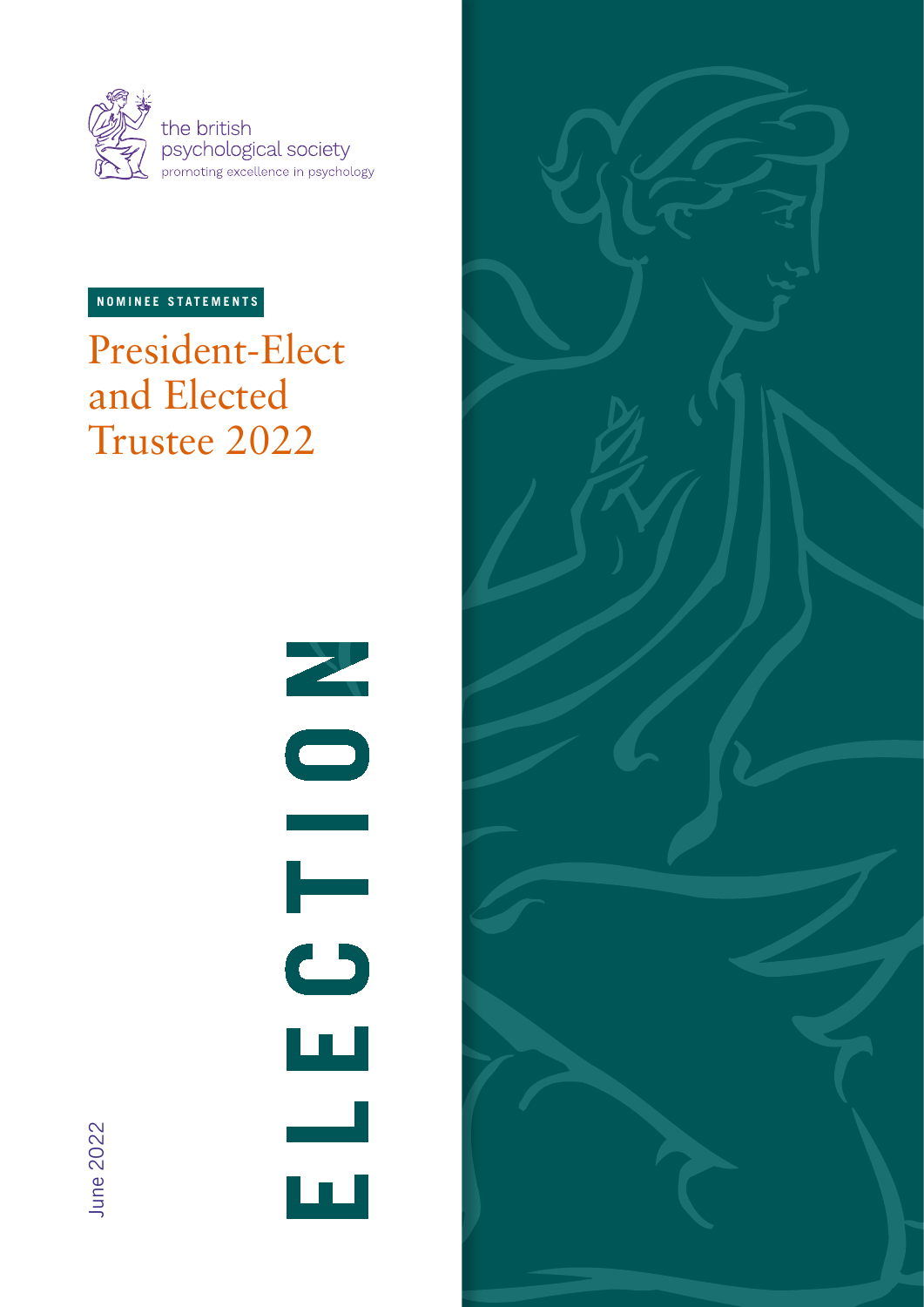# **Contents**

# **PRESIDENT-ELECT**

| <b>JOANNA NORTH</b>        | 4  |
|----------------------------|----|
| <b>JIMMY PETRUZZI</b>      |    |
| <b>ELECTED TRUSTEE</b>     |    |
| <b>JULIA FAULCONBRIDGE</b> | 15 |
| <b>DEJAN HRCAN</b>         | 19 |
| <b>MIA PAL</b>             | 21 |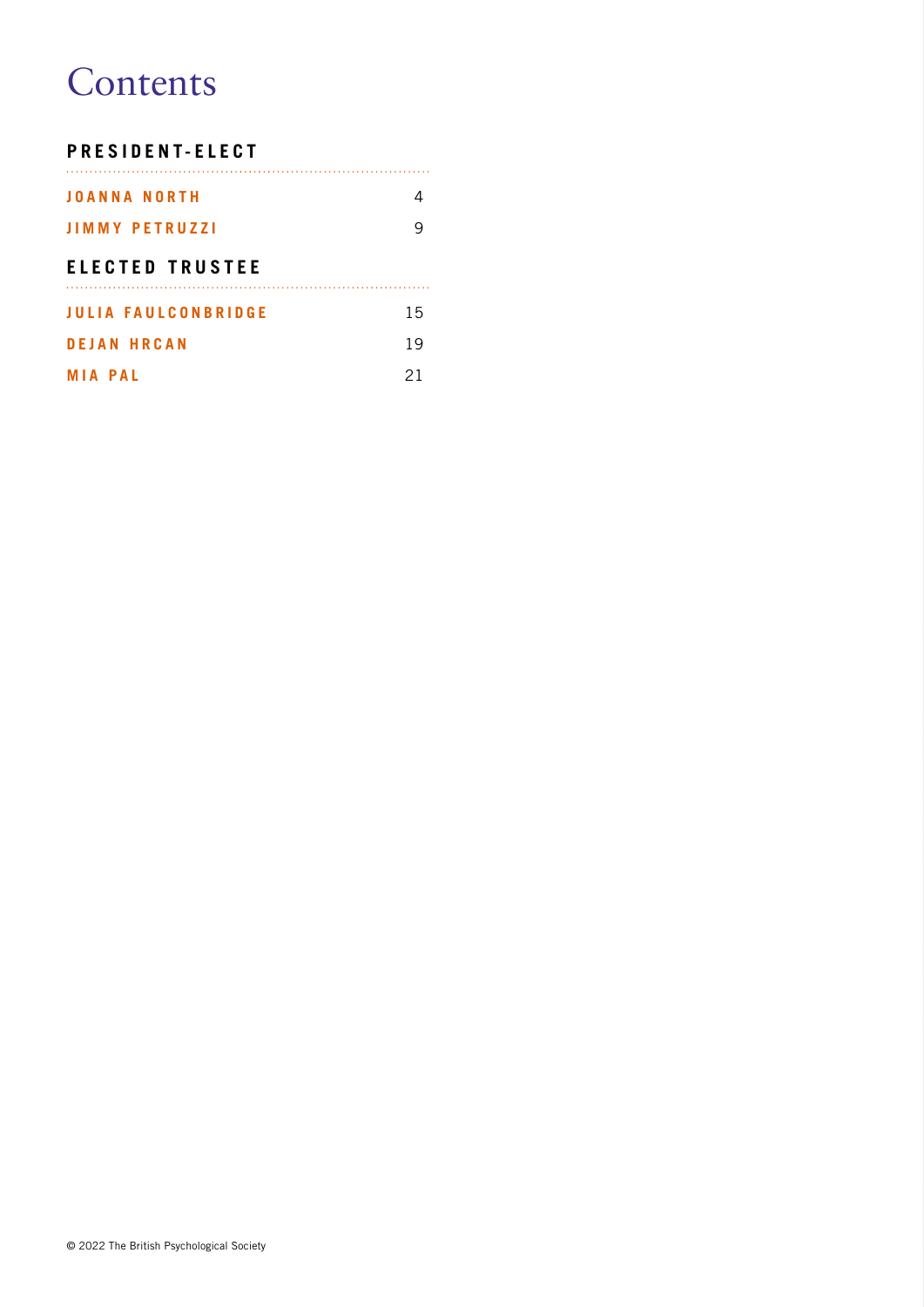Nominees for President-Elect **PRESIDENT A**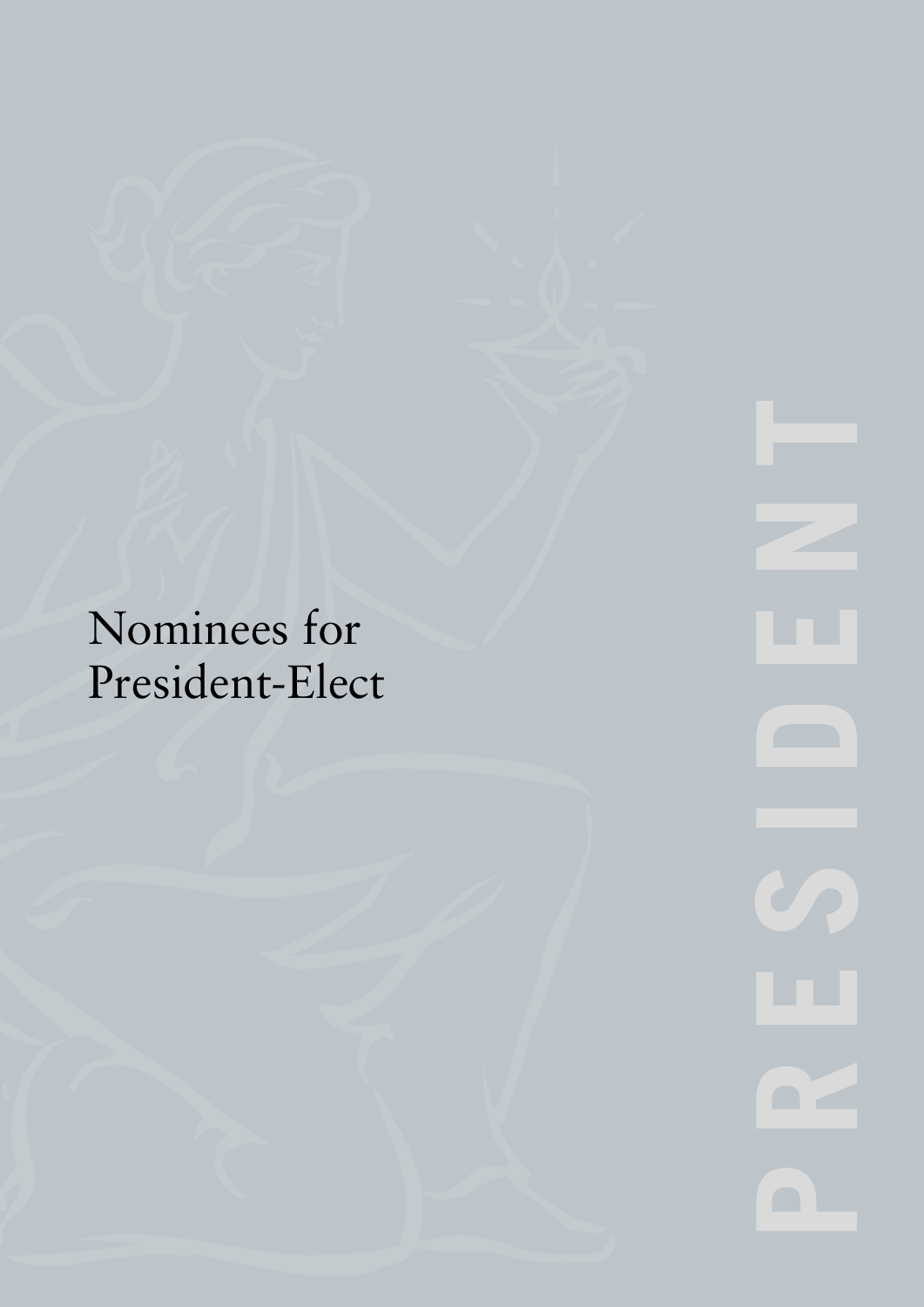# Joanna North

## **Society grade**

• Chartered Fellow

#### **Current employment**

• Self-employed Company Director

#### **Current roles within the society**

- Editor *Psychotherapy Review*
- Chair Elect Safeguarding Advisory Group

#### **Previous roles within the society**

• Chair of Psychotherapy Section

#### **Membership of society member networks**

• Psychotherapy Section

# **QUESTION 1**

The President of the BPS acts as champion and ambassador for the society, the discipline of psychology and for the wider psychological profession. How has your career and experience to date prepared you for this distinguished role?

My career as a psychotherapist spans 35 years. I have had much public facing work in the latter half of my career and have focused on developing standards, managing risk and complying with regulation as well as influencing organisations to make psychological changes to benefit their systems and society as a whole. I have also focused on psychological work with families who are the microcosms of society. I am Director of Joanna North Associates which is an Ofsted registered Adoption Intermediary Support Agency rated as Outstanding for the last 12 years. This registration has helped me understand the importance of raising the profile of my organisation as well as keeping a good reputation. I think that maintaining the reputation and standards of the BPS in order to underpin the profession of psychology is of vital importance, and I have a strong

felt sense of how to achieve this through upholding core values of the organisation combined with building trust and engagement of the membership. The Nolan Principles for those in public service are core to my beliefs upholding: selflessness, integrity, objectivity, accountability, openness, honesty and providing the hard work of leadership.

I am used to public speaking and helping the public understand psychology, and public institutions to understand how psychological understanding can enhance wellbeing and functioning of organisations and individuals. I increased these skills in my Family Court work where I worked as an Expert Witness for 12 years.

A passion for mental health and wellbeing is a core value of mine that I would bring to the role of President of the BPS. In 2017 I was awarded the Distinguished Contribution to Psychology in Practice Award and this was in recognition of my drive to ensure that psychology gives meaning to people's lives and is easier to interpret and implement.

I also give great weight to the influence of the written word. I am author of *Mind Kind Your Child's Mental Health* (published by Exisle in 2019) as well as *Mindful Therapeutic Childcare* (published by Jessica Kingsley Publishing in 2015). My doctoral thesis culminated in a manual for substitute carers: *How to Think about Caring for a Child with Difficult Behaviour* (Watershed Publishing 2010).

During Covid I set up a series of [podcasts](https://www.buzzsprout.com/1696162/10611329 ) for parents to help with child mental health.

I have worked hard with intent and commitment to having psychology change the lives of our society and believe that this hard work has prepared me for the role of President where I can serve and support the BPS community and the way it influences our world.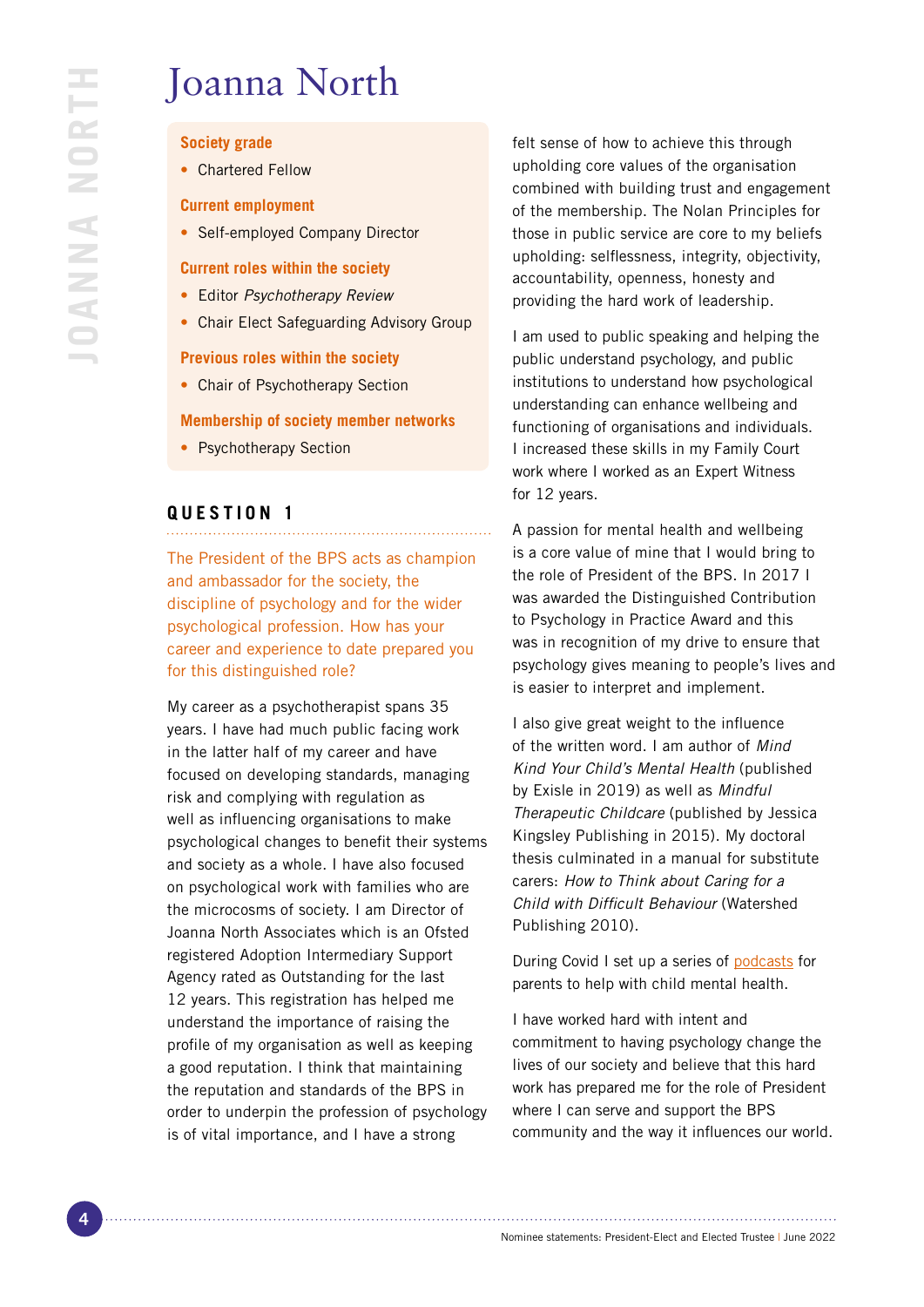# **QUESTION 2**

# The BPS's vision is to promote inclusivity and diversity. How do you see this as impacting the society's work?

I think that any leader in an organisation should model the behaviour they expect to see in others and demonstrate the attitudes and culture that they wish to see develop.

The BPS does not just serve one kind of community, and psychological practice is diverse and far reaching. The President of the BPS should have a clear vision of the Society's inclusion policy and implement and model a strategy of understanding difference without bias at every possible opportunity. Any leader in this field needs to understand the politics and psychology of inclusion as well as calculating the impact and cost of excluding human beings across the lifespan. The cost is too high.

This includes an understanding of ethics and safeguarding as well as the positive impact of raising an awareness of the diverse world in which we live.

There is a high cost to society and any organisation in excluding minority groups causing pain and anguish as well as frustration and anger. Repair is initiated when through thought and effort we create pathways so that all can participate in a fair and supportive culture. We correct the world's bias through recognition of the distress that has been caused and continues to be caused by unconscious bias in our world. This is hard work, but if change is achieved and at the level of inclusion the organisation itself will be more functional.

Last year I produced Mind Kind Podcasts on [Racism and Mental Health](https://www.buzzsprout.com/1696162/8307515) with British Asian Psychotherapist Sheetal Amin.

# **QUESTION 3**

The BPS aims to create a vibrant membercentred community with a meaningful membership identity. What do you see as the President's role in this?

I see the President of BPS as playing a vital role in how its members see and experience themselves within the psychological community. This is achieved from my perspective by forming a coherent narrative on the identity of a psychologist in today's context across the board: acknowledging differences between various sections and divisions and their focus... at the same time taking down barriers and silos that have come to exist between various fields of psychology. We are not in competition with one another – we work best when we work together and enhance various schools of thinking and fields of research. Psychologists as a group are all hard working people with the intent of bettering and encouraging human beings to thrive... from the various groupings there is no group that has dominance or superiority over this role.

The narratives within psychology as a profession have been built and changed throughout the history of the society. As a social organism we vacillate between chaos and organisation and ebb and flow as we form and reform our identity which is ever changing. Saying we have a fixed identity is a bit like saying that the tide stays in one place all the time – in an evolutionary sense it is impossible not to develop and change and grow. Any president needs to be an anchor as we are swayed by changing times, and especially at this time when the structure of BPS is adapting to a new shape. This is not an easy task bearing in mind all the pathways that lead to coherent and effective groups and all the potential inter-group phenomena in the great sea of pulling together.

Any leader needs to be able to balance the competing forces of conformity and maintaining normative conduct with the tendency to stereotype, prejudice and bias and privilege that can be automatic in humans, and yes psychologists, if not checked and put in place, as well as keeping an eye on potential deviance and taking into account the impact of errors and owning up to them. The faster we can correct mistakes the better we can be.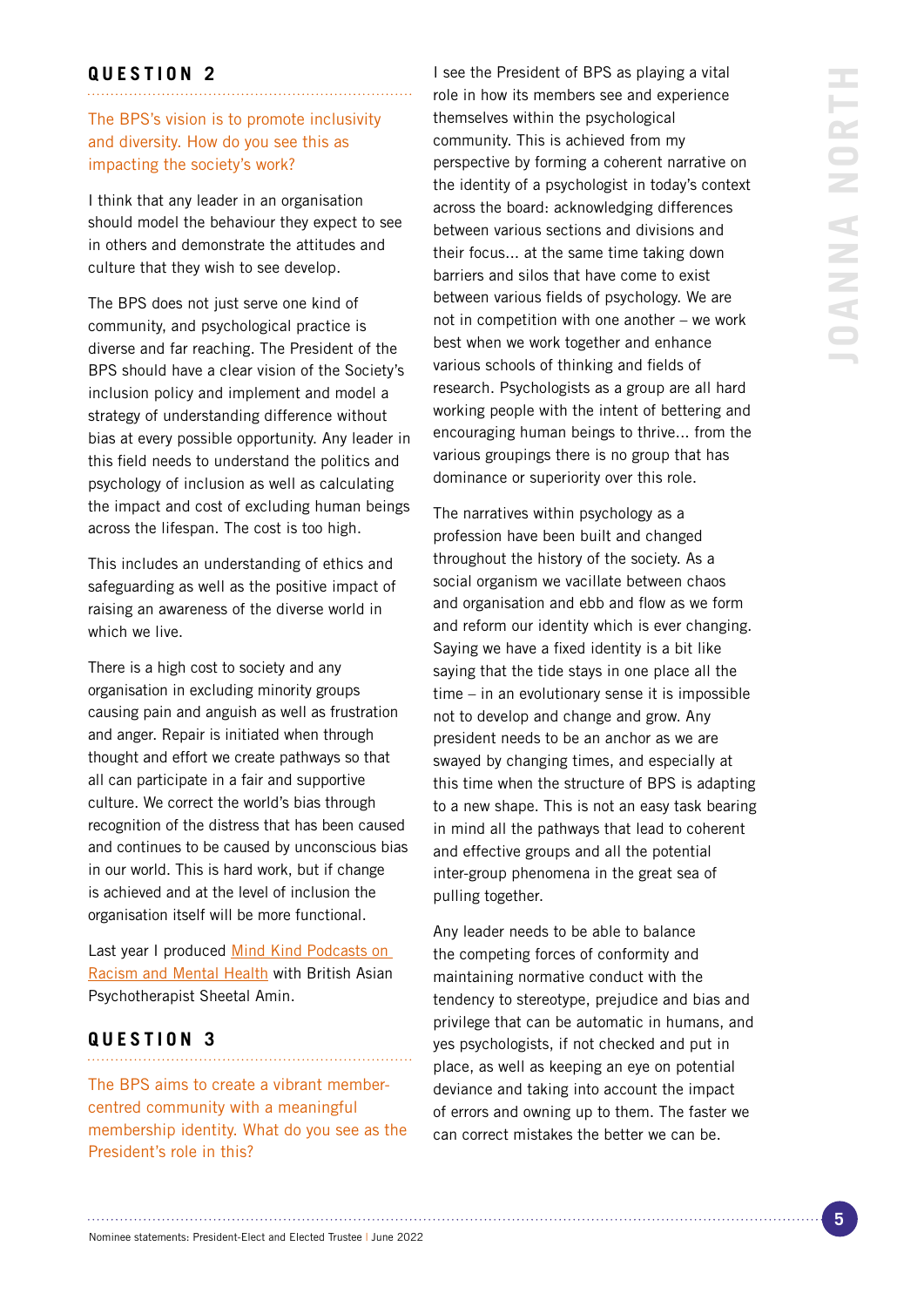The reputation of the BPS rests on fine tuning this narrative for the membership. We are all there to help and enhance human life, and we are assisted by clear frameworks such as the *BPS Code of Ethics* leaning on respect, competence, responsibility and integrity as a guide. These values don't change.

# **QUESTION 4**

The President Elect is an integral member of our Board of Trustees, which is the overall governing body of the society. Please outline any leadership, organisational and/or governance experience that would help you carry out this role.

I have experienced leadership in the following roles:

- Trustee of United Kingdom Council for Psychotherapy
- Fellow and Chartered Member of BPS
- Chair of Ethics Committee for UKCP Children and Young People's Committee
- Chair of Psychotherapy Section
- Editor of BPS *Psychotherapy Section Review*
- Chair Elect of BPS Safeguarding Board
- Editing and directing a series of podcasts on mental health for Mind Kind
- Director of three companies... two of which are Ofsted registered and rated as outstanding: Joanna North Associates, Joanna North Adoption and Mind Kind
- Expert Witness in the Family Court.

I think that to succeed as a leader one has to become conscious of the role, and I have learned that leadership involves hard work, attention to detail and courage to implement change.

It is not an opportunity to relax. I have identified that the role of leadership is demanding and requires strong decisionmaking ability, good moral judgement, the skill of being able to adhere to values, and both make decisions and change decisions if they need adjustment as well as being able to move forward and develop the organisation.

The role of leadership is not about being popular but more about having the capacity to relate, influence and inspire through high levels of engagement. I think it is also crucial to be able to identify areas where there is potential risk of conflict which may erode confidence in an organisation. Skills such as listening to others, dissemination of information, planning and decision making, and excellent time management are all crucial to the role of leadership. Of all the skills available I find the ability to reflect on and process information, in order to make wise and enduring decisions on strategy, is achieved through mindfulness practice. Mindfulness is a vital part of my everyday routine that has helped me manage the most pressing of problems in creative ways with good outcomes.

As evidence of this, my most recent Ofsted report for my service Joanna North Adoption was rated as Outstanding. This is available at Ofsted Reports SC02617067 or see my website [www.joannanorth.co.uk](http://www.joannanorth.co.uk) and [www.joannanorthadoption.co.uk.](http://www.joannanorthadoption.co.uk)

# **PROPOSER 1**

# **DR PHILLIP COX**

**How long have you known the candidate?**  Seven years.

# **When have you worked with the candidate or come into contact with them?**

I have worked with Dr North in multiple roles and on multiple projects. Dr North and I have crossed professional paths for many years. Our collaborations increased when I was a member of the BPS Psychotherapy Section executive committee (EC), and Dr North was elected as our Chair. This led us to work more closely together on event and conference organisation. In time, I became the Section's Chair and Dr North and I worked on ethical and safeguarding projects. Our collaborations continue. For instance, we are both involved as BPS members engaging with UKCP and other professional bodies, where Dr North is highly respected. We are shaping policies in the helping professions.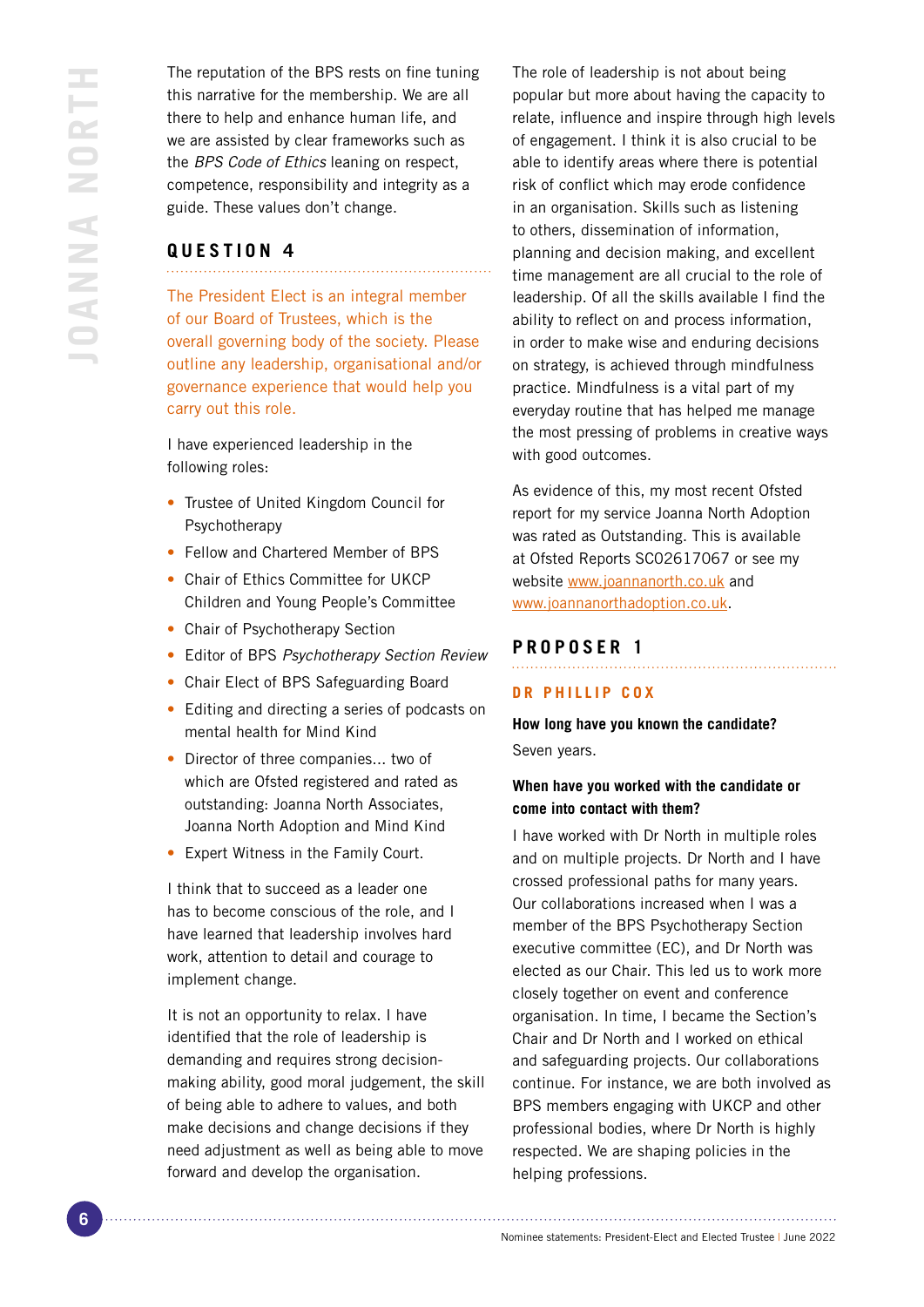# **Why do you think the candidate would make a great President-Elect and President?**

Dr North's leadership is creative and Dr North is adept at managing difficult situations. With an advanced understanding of ethical and safeguarding issues, Dr North is well-placed to take the BPS forward with a collaborative approach that brings different and sometimes competing viewpoints together. Dr North bring out the best in others and works in a boundaried way so that colleagues feel safe to express a range of views. This includes Dr North's active focus on inclusivity, such as EDI issues. I hope that Dr North's view for the future of the BPS, on a national and international level, will be valued by the BPS's voting membership.

# **PROPOSER 2**

### **DR NISHA GUPTA**

#### **How long have you known the candidate?**

Two years, seven and a half months.

## **When have you worked with the candidate or come into contact with them?**

I first met Dr Joanna North on 18 October 2019 when she was Chair of the BPS Psychotherapy Section at their conference on *The Outsider: Inclusion and Exclusion in the Therapeutic Relationship*. I met and got to know Dr North during this event. I and other attendees were invited to the Annual General Meeting being held that day and Dr North invited me to join the Psychotherapy Section Committee as a co-opted member. I joined and Dr North has also remained an active member as the Vice Chair. She is currently the Editor of the BPS *Psychotherapy Section Review*; I hold the role of Co-Editor. This role has brought me into much closer contact with Dr North, her clinical work, her professionalism, clear thinking, driven personality and ability to motivate and support others.

## **Why do you think the candidate would make a great President-Elect and President?**

Dr North is a highly competent and very experienced psychologist and psychotherapist. She has had a distinguished and remarkable

career. She has worked in her field for over 30 years and has made significant contributions to the psychology profession.

She has held the position of Director of Joanna North Associates since 2012. Her Adoption Support Agency has been rated Outstanding by Ofsted since 2010 – a truly exceptional achievement.

She always aims to support others in their development and is committed to helping children and families through psychological interventions.

Dr North always aims to comply with professional and ethical standards and encourages others to do the same.

She is personable, able to motivate and support others.

She is a good communicator, clear thinker and an effective leader, always aiming to bring people together and reduce exclusion.

Within and outside of the BPS, she has held several roles, including:

- Chair of Psychotherapy Section 2017–2019
- Vice Chair of Psychotherapy Section 2019–2021
- Chair of Ethics at United Kingdom Council for Psychotherapy Childrens Section. 2019–2021
- Editor of BPS *Psychotherapy Section Review*  2021 to present.

Dr North has published widely. Her publications include: *How to think about caring for a child with difficult behaviour* (Watershed, 2010); *Mindful Therapeutic Childcare* (Jessica Kingsley Publishing, 2015); and *Mind Kind – Your Child's Mental Health* (Exisle, 2019).

Dr North would make a great President-Elect and President for multiple other reasons. She would model and demonstrate psychology in practice for the benefit of all. She would make a passionate commitment to advance and expand the field to stay fit and relevant to the ever-changing landscape of modern society,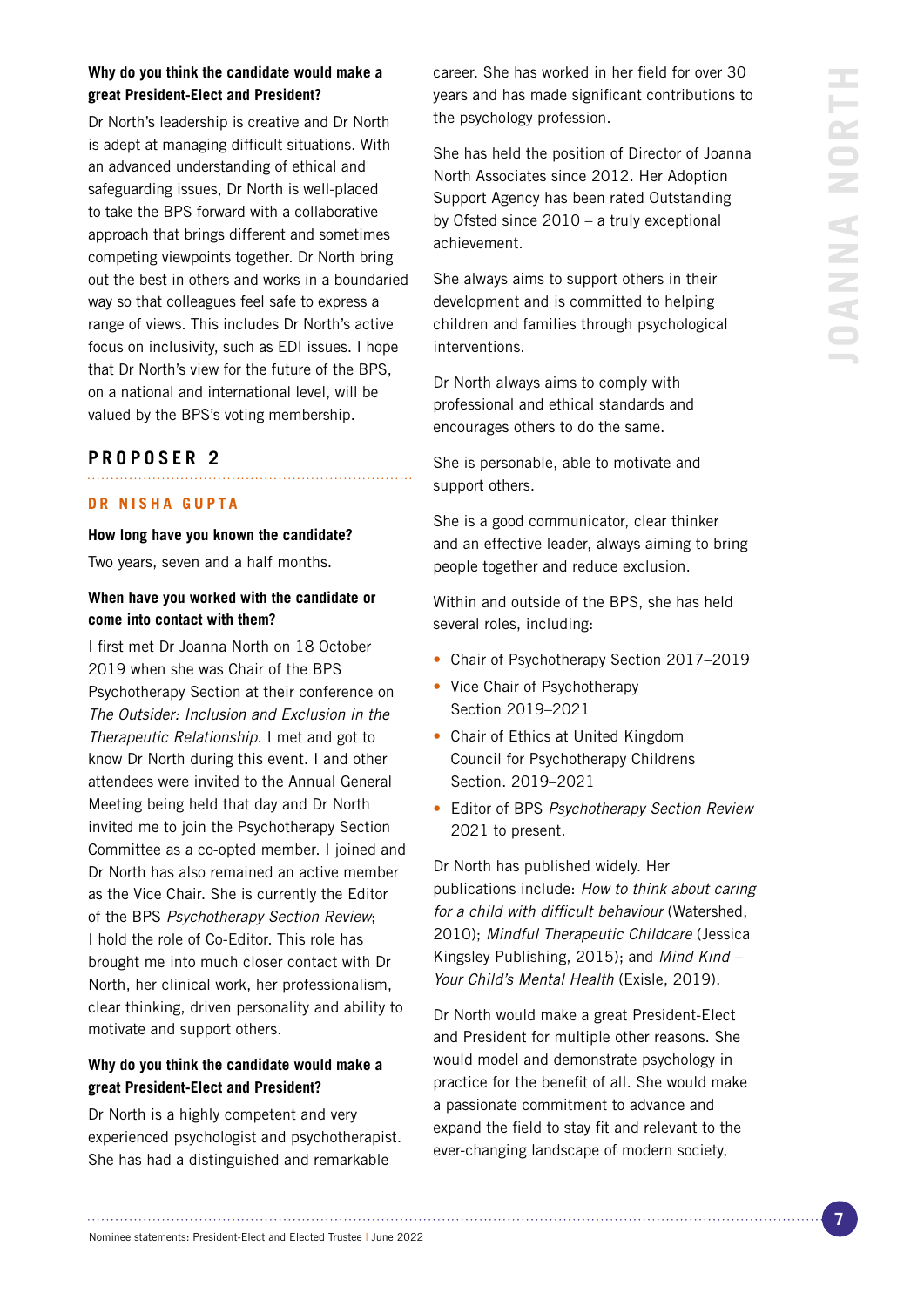to which psychology has a significant contribution to make in coming decades, to ultimately continue improving lives of individuals and organisations.

In 2017, she was awarded the BPS Outstanding Contribution to Psychology in Practice award.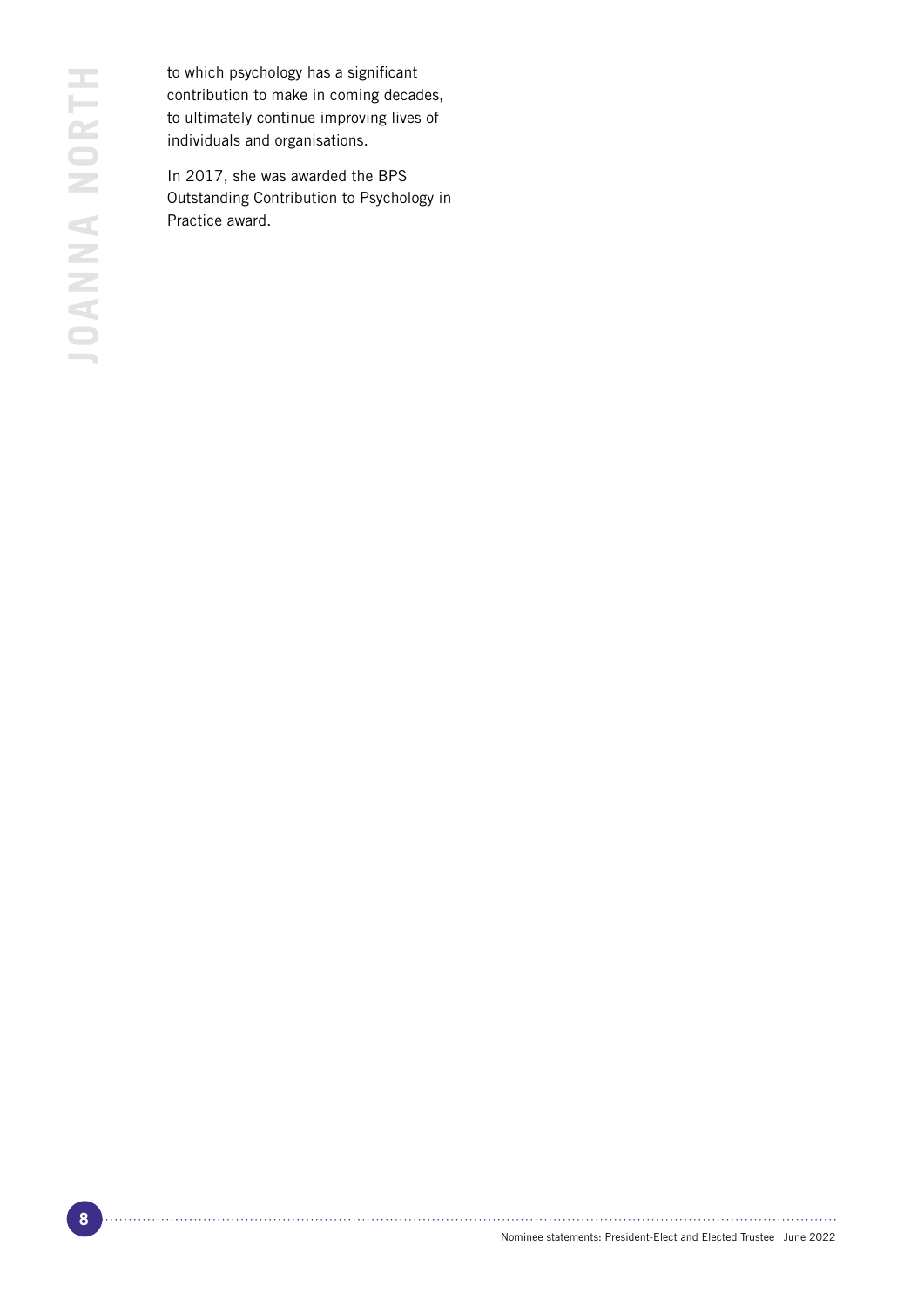# Jimmy Petruzzi

## **BPS Grade**

• Graduate Member

### **Current employment**

• Lecturer, radio broadcaster, football coach

## **Any current roles within the society**

- Co-Chair Elect of the North West of England Branch
- Editor of *The North of England Bulletin*

# **Any previous roles within the society**

• None

**Membership of any society member networks**

• None

#### **QUESTION 1**

The President of the BPS acts as champion and ambassador for the society, the discipline of psychology and for the wider psychological profession. How has your career and experience to date prepared you for this distinguished role?

I have authored several books and resource manuals, and in my work as a radio broadcaster over many years, I have researched topics and background information for items to be featured on the programme plan. I rehearse shows, write and sometimes memorise scripts, liaise with other members of the production and technical teams, introduce and host programmes, interview guests in the studio by telephone or on-location, meet with the production crew to assess or review a broadcast, and plan the next show.

In my lecturer role I plan delivery of schemes of work and lesson plans, and individual learning plans to support learner progress and timely achievement. I undertake ongoing high quality formative and summative assessment of learners' work, both in class and through regular out-of-class activity to monitor progress.

I initiate and respond to new curriculum developments and plan resources as

appropriate. I reflect on my own practice, including teaching, learning and assessment, and review and implement ways in which the learning experience can be improved.

I complete and submit all paperwork relevant to the role in a timely manner, including exam entries and accredited achievements, and attend all meetings and appropriate staff and curriculum development activities as required.

I am a life-long learner of modalities, applying principles from the arts, martial arts, sport and business into my delivery.

I've been a world-renowned performance coach for over 20 years, working around the world with many top businesses, entrepreneurs, corporations, professional football teams and individuals at national and international level in the English premiership and worldwide. I work with international and Olympic athletes, and top professional sports people, and as a consultant with sports organisations, businesses and associations, helping them achieve peak performance in all aspects of their lives. Over the past 20 years, I have worked with thousands of people worldwide, and am a sought-after and highly regarded speaker for conferences and seminars internationally.

# **QUESTION 2**

The BPS's vision is to promote inclusivity and diversity. How do you see this as impacting the society's work?

I am from a ethic minority and I'm passionate about promoting inclusivity and diversity. I would like to promote a diverse representation of the society, in terms of age, race, religion, nationality, sexual orientation, gender, gender identity, and national origin, which brings diverse viewpoints and perspectives.

Having an inclusive culture makes people feel valued and proud of their culture. Diversity in the workplace statistics show that having an inclusive culture and reflecting a variety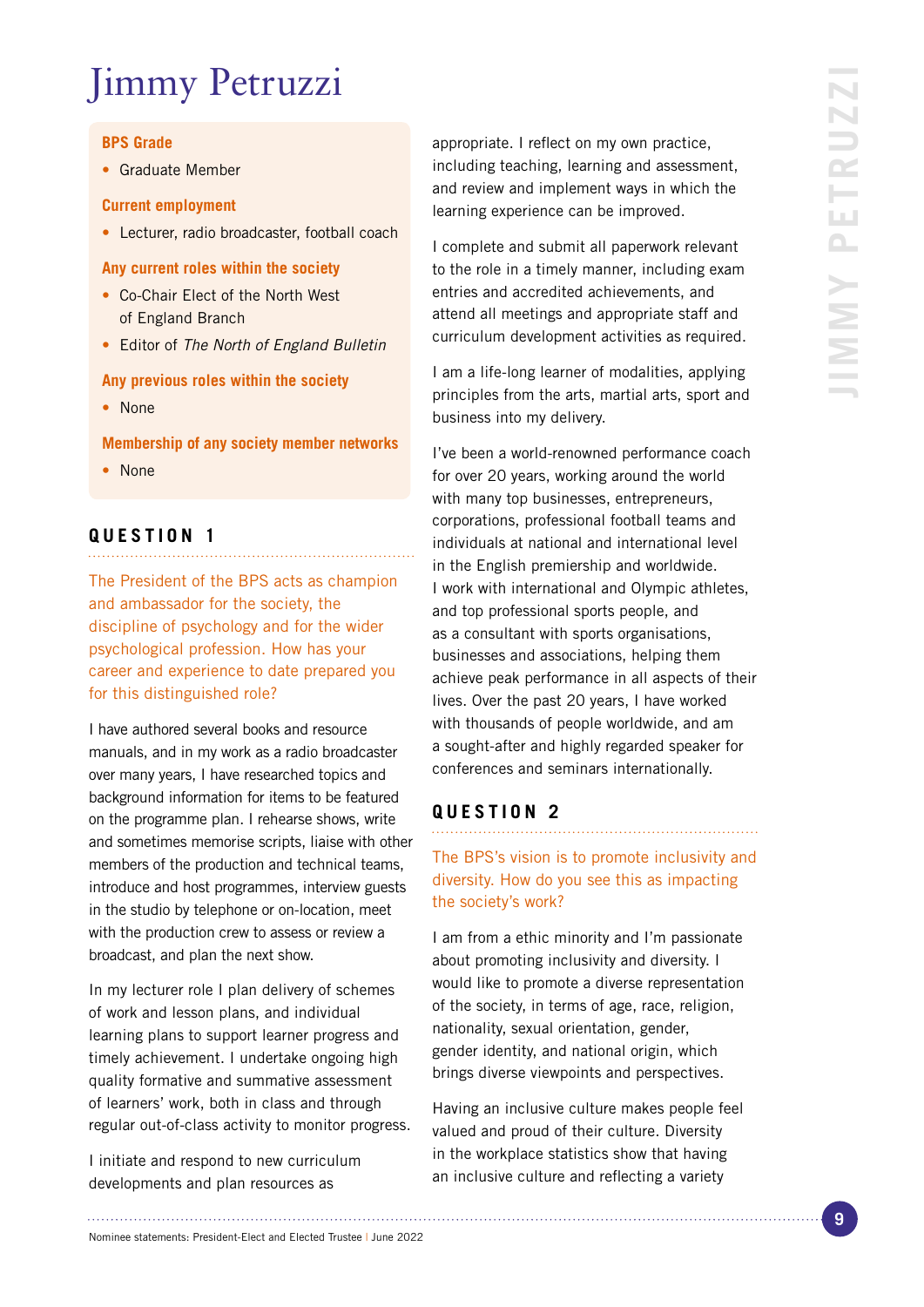of backgrounds and experiences encourages others to embrace non-discriminatory practices and policies. All members feel included when they feel 'safe' to voice their concerns and opinions without fear of victimisation. The freedom of expression without fear also empowers people to not just listen to but also actively embrace diverse viewpoints.

I truly want everyone to feel included, taking into account any barriers and preferences, and embracing different people from different backgrounds and generations, with sometimes vastly different perspectives.

Through my leadership commitment to inclusivity and diversity, I would work to achieve the following:

- Strengthening anti-discriminatory policies
- Eliminate bias in the evaluation process and promotion opportunities
- Segment employee engagement surveys by minority groups
- Use independent groups to conduct focus groups
- Acknowledge and honour multiple religious and cultural practices
- Introduce a policy for honouring a variety of cultural and religious practices
- Foster a company culture where every voice is welcome, heard, and respected
- Invite diversity of discussions.

I would promote inclusivity and diversity by having a safe space for people to practice their beliefs, and would promote inclusion or cultural diversity by holding regular culture days. Let the members of different communities have the opportunity to speak about their culture.

I would build a fairer and more inclusive environment regardless of our identity, background or circumstance. We all deserve the opportunity to develop our skills and talents to our full potential, working in a safe, supportive and inclusive environment, being fairly rewarded and recognised for our work and having a meaningful voice on matters that affect us.

Inclusion is where people's differences are valued and used to enable everyone to thrive at work. An inclusive working environment is one in which everyone feels that they belong without having to conform, that their contribution matters and where they are able to perform to their full potential, no matter their background, identity or circumstances. An inclusive workplace has fair policies and practices in place and enables a diverse range of people to work together effectively.

It's by recognising difference that we can acknowledge the benefit of having a range of perspectives in decision-making, and by ensuring the workforce is representative of the organisation's members

Differences include visible and non-visible factors, for instance, personal characteristics such as background, culture, personality, work-style, accent, and language. It's important to recognise that a 'one-size-fits all' approach to managing people does not achieve fairness and equality of opportunity for everyone. People have different personal needs, values and beliefs. Good people management practice needs to be consistently fair but also flexible and inclusive to support both individual and business needs.

# **QUESTION 3**

The BPS aims to create a vibrant membercentred community with a meaningful membership identity. What do you see as the President's role in this?

I advocate psychology for all, giving everyone a voice, and every member a voice, building a vibrant member collective from creative people from all walks of life who share a similar mindset – a passion for psychology. We each share the same passion for connecting with likeminded members and growing relationships. We invite members to our exclusive member events programme to join us through the power of talks, all designed to empower and inspire. Our members are at the heart of everything we do.

Nominee statements: President-Elect and Elected Trustee | June 2022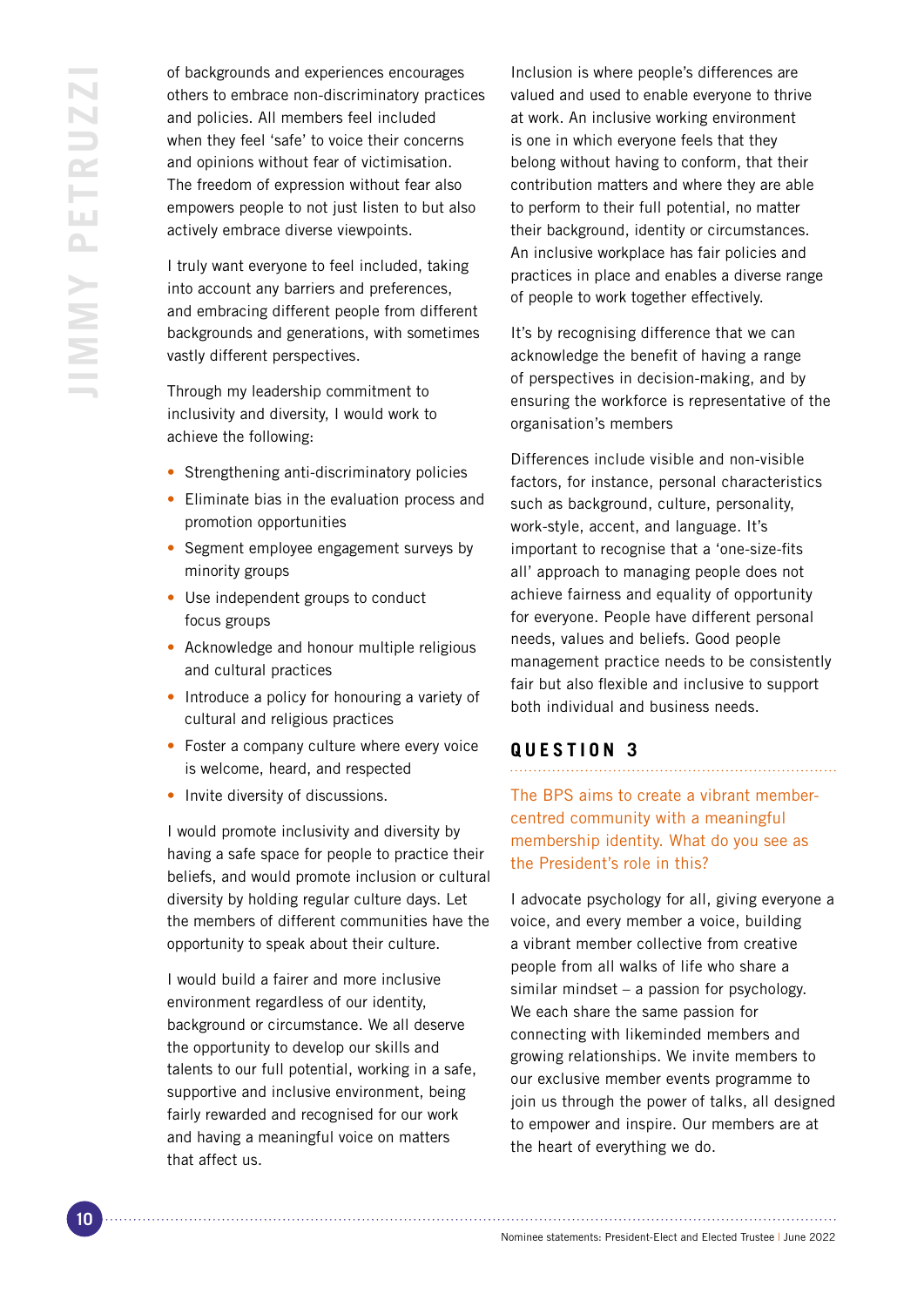At our core we represent:

- British values
- Democracy
- The rule of law
- Individual liberty
- Mutual respect
- Tolerance of those of different faiths and beliefs
- And primary ethical principles of respect, competence, responsibility, and integrity.

I would involve the members in decisionmaking about their area and the services within it, ensuring they are well networked and supportive, where members look out for each other, with community-centred approaches

I'm a Committee member, Communications Officer, and Co-Chair Elect of the North West of England Branch, where I work to maintain a unique brand voice, developing and executing marketing and public relations campaigns and social media management, identifying target audiences and executing strategies to engage others.

Events play a huge part in the success of an organisation. I manage and plan the events Psychology in the City (for members only) and Psychology in the Community (open to nonmembers). I organise the promotion, ensuring the target audience is engaged and the message of the event is marketed properly.

# **QUESTION 4**

The President Elect is an integral member of our Board of Trustees, which is the overall governing body of the society. Please outline any leadership, organisational and/or governance experience that would help you carry out this role.

As a Committee Member and Communications Officer of the North West of England Branch, I organise events and edit the Branch bulletin.

When organising events I manage the whole process from the planning stage, right through to running the event and carrying out the postevent evaluation. The role is primarily hands-on and often involves working as part of a team.

As the BPS *North of England Bulletin* editor, my responsibilities include assisting in producing the biannual bulletin, fact-checking writers' articles and optimising written pieces to increase user engagement. I proofread, restructure and edit articles by content writers, including assisting in planning, coordinating, writing and editing content for the publication.

My other leadship and organisational experience comes from my work within sport coaching, radio broadcasting and working as a lecturer.

# **S P O R T C O A C H I N G**

- Mental Skills Education Coordinator for Australasian Soccer Academy (February 2020 to present date).
- Bury 1st team Football Conditioning Coach (2005 October to November 2006).
- Youth Team and School of Excellence Performance Director (July 2003 to 2006).
- Fitness trainer for Bury Football Club. Youth Team under 16s to under 19s. Duties include overseeing physical development of School of Excellence under 9s to 16s.
- Delivering Youth Football Scholar Education programme to football scholars, along with football fitness, and psychology knowledge.
- Designing and implementing strength training and conditioning programs in-season, off-season, and pre-season for all school-sanctioned male and female athletic programs in a manner that reflects research-driven practices and our country's Long-Term Athletic/Fitness Development Model.
- Working in cooperation with the sports medicine or athletic training staff in the rehabilitation and strengthening of injured athletes.
- Facilitating a collaborative relationship among sport coaches, sports medicine staff, and the strength and conditioning staff.

Nominee statements: President-Elect and Elected Trustee | June 2022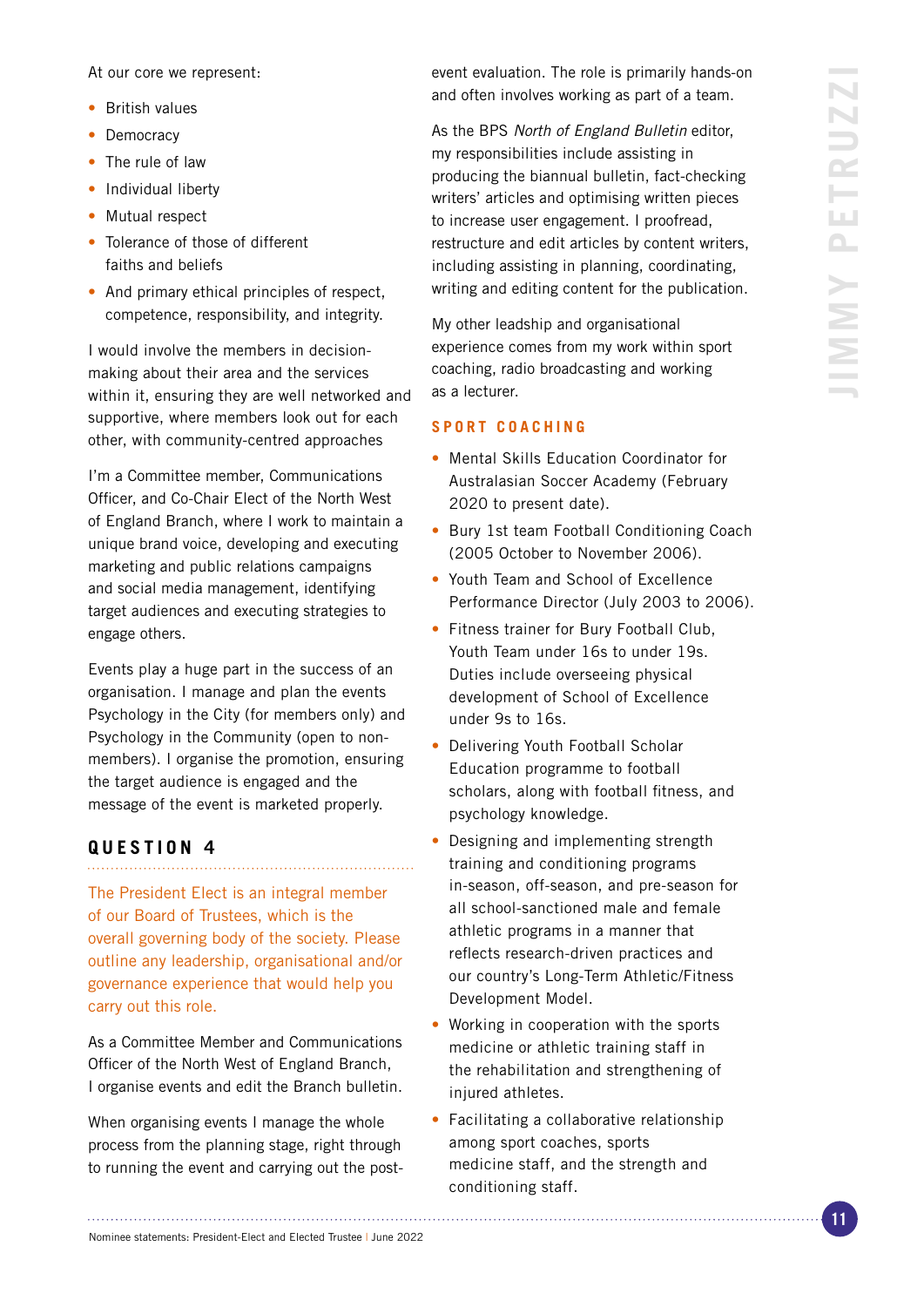• Working with Borough Football Club (August 2018 to present date) by enhancing team spirit, building cohesion, establishing and honing team strategies, goals and tactics and increasing confidence amongst team members, including relaxation and anxiety management techniques.

#### **R A D I O B R O A D C A S T I N G**

- Working with Salford City Radio (August 2018 to present date) on research topics and background information for items to be featured on the programme, including planning and rehearsing shows, writing and sometimes memorising scripts, liaising with other members of the production and technical teams, and introducing/ hosting programmes.
- Interviewing guests in the studio, by telephone or on location.
- 'Driving' the desk and operating some of the technical equipment for recording and playback, using computers to cue up and play music and jingles.
- Keeping the programme running to schedule, responding positively and quickly to problems or changes and improvising where necessary.

## **WORKING AS A LECTURER**

- Planning and implementing an effective training curriculum.
- Preparing hard copy training materials such as module summaries, videos, and presentations.
- Developing monitoring systems to ensure that all employees are performing job responsibilities according to training.

# **PROPOSER 1**

#### **MIA PAL**

**How long have you known the candidate?** Two years.

## **When have you worked with the candidate or come into contact with them?**

We have worked together first as ordinary members of the Committee of BPS North West

Branch and then as Co-Chairs of the same Committee. Over the last two years I have seen Jimmy devoting his precious time, knowledge and support in the most selfless and sustained ways to assure the longevity and strength of our Committee.

# **Why do you think the candidate would make a great President-Elect and President?**

It is a privilege to be able to write this nomination for Jimmy Petruzzi. During the two years we have been working together in the NW Branch Committee I have personally witnessed the tremendous dedication Jimmy showed towards the society values and their implementation in our communities. His immense expertise in high performance leadership coaching backed by over 20 years of training in sports performance, psychology and neuroscience enables Jimmy to act and serve as a continuous role model for our members, for students, fiercely passionate about the future of BPS's values and how the society is represented to members and non-members. In particular, I have been impressed by the creativity and initiative in dissemination through radio broadcasting of the North West Branch events and interviews with top psychologists from various arms of psychology in an effort to continuously expand psychological knowledge amongst our communities.

Highly influential in his field and a distinguished communicator and diplomat, Jimmy understands profusely the inherent challenges and nuances that the position of BPS President-Elect holds, yet his ability to work collaboratively across departments and his business acumen and his commitment and passion to act as a vibrant ambassador for the society commends him naturally for this role. I propose Jimmy wholeheartedly for the position of BPS President-Elect and I have no doubt that should he win, he will serve and represent the society both to our members and outside its borders with integrity, commitment and originality.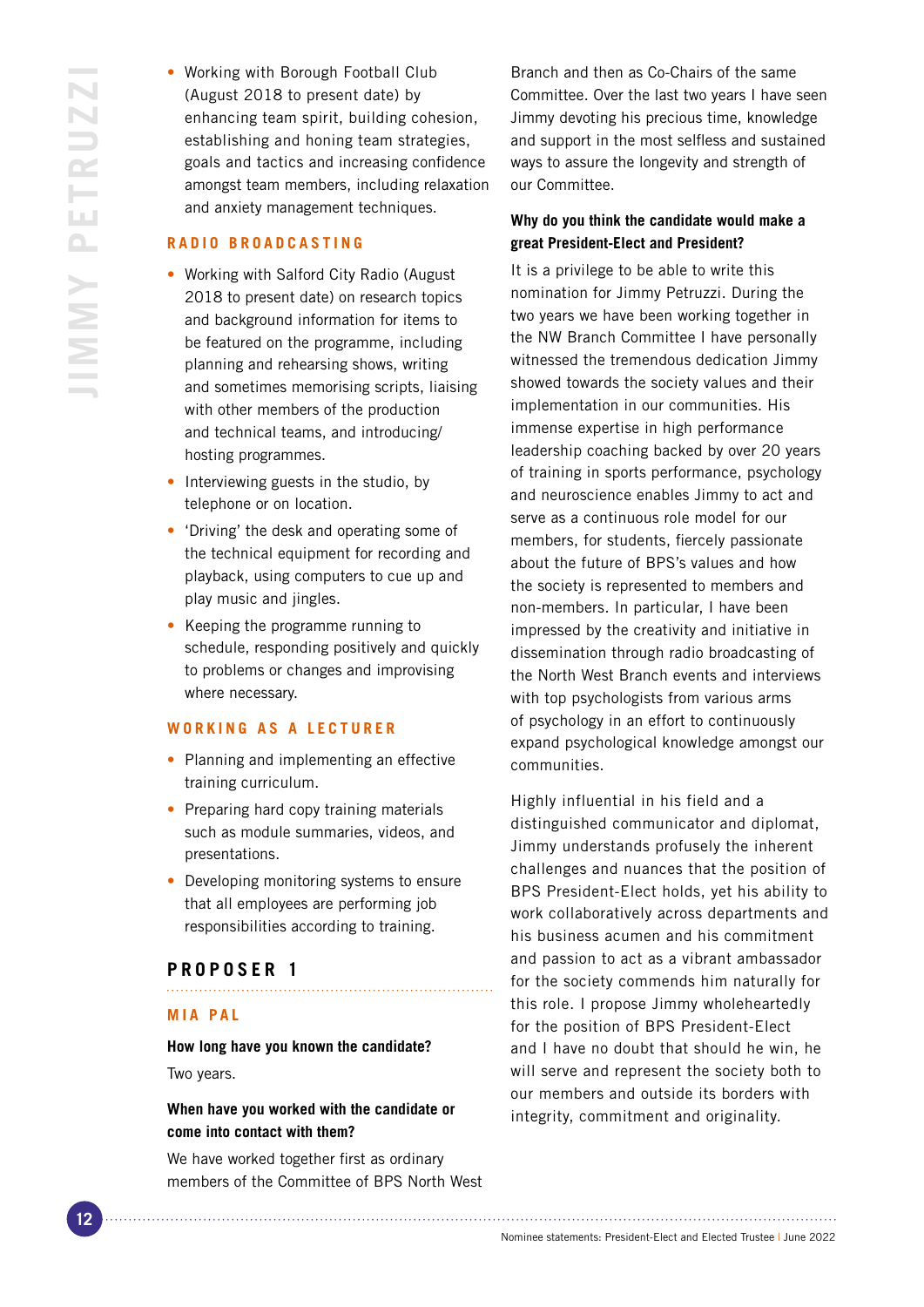# **PROPOSER 2**

#### **ANDREA STEIN**

**How long have you known the candidate?**

Four years.

### **When have you worked with the candidate or come into contact with them?**

I met Jim in November 2018, when he joined the North West of England Branch (NWB) committee as a current committee member running as Secretary. I am a graduate member with a MSc Organisational Psychology (University of Manchester), in my 3rd year of my full-time PhD in Applied Psychology at the University of Salford and lecture there part-time.

I have known Jim for four years. We then met during our monthly meetings and committee events, work well together and I consider Jim my friend. I have worked with him, cohosting BPS NWB events (Psychology in the Community and City). I wrote an article for the North of England Bulletin, which he co-edited. It was a positive experience as he motivated and encouraged me to improve my writing. He interviewed me on the radio to promote the university TEDx event. He is an incredible facilitator and was a highly enjoyable experience.

## **Why do you think the candidate would make a great President-Elect and President?**

Jim would make a great President-Elect as he is a brilliant organiser. Jim started taking over the

organising of the Psychology in the Community and City events and manged to bring in exciting speakers and increase the community engagement. Jim then took this further by being Communications Officer. He then took on the Co-Editorship of BPS *North of England Bulletin*, where he represented the NW, and his co-editor represented the North East. He was always eager to step in and help with any activity and he is great at multi-tasking. Jim then stood for BPS NWB Chair Elect in 2021, where he co-chaired with Mia Pal.

Jim is one of the most optimistic, passionate, approachable, energetic, and collaborative people that I know. He is a full-time lecturer, NLP trainer, author, high performance coach and radio broadcaster for Salford City Radio. As a toastmaster, he is incredible speaker, and his talks/presentations/events are incredibly interesting, dynamic, and engaging. He is such a positive team member and great leader as well. He will go out of his way to assist his friends and colleagues and he has so much wisdom and experience to share. He has many creative ideas as well as the energy to carry them out. I believe knowing Jim as well as I do that, he can take the society to a new level, bringing, ideas, approachability, communication, and transformational leadership into the BPS. I believe that Jim is the perfect person to uplift the BPS and bring a return in engagement, collaboration, excitement and help with a new surge in membership!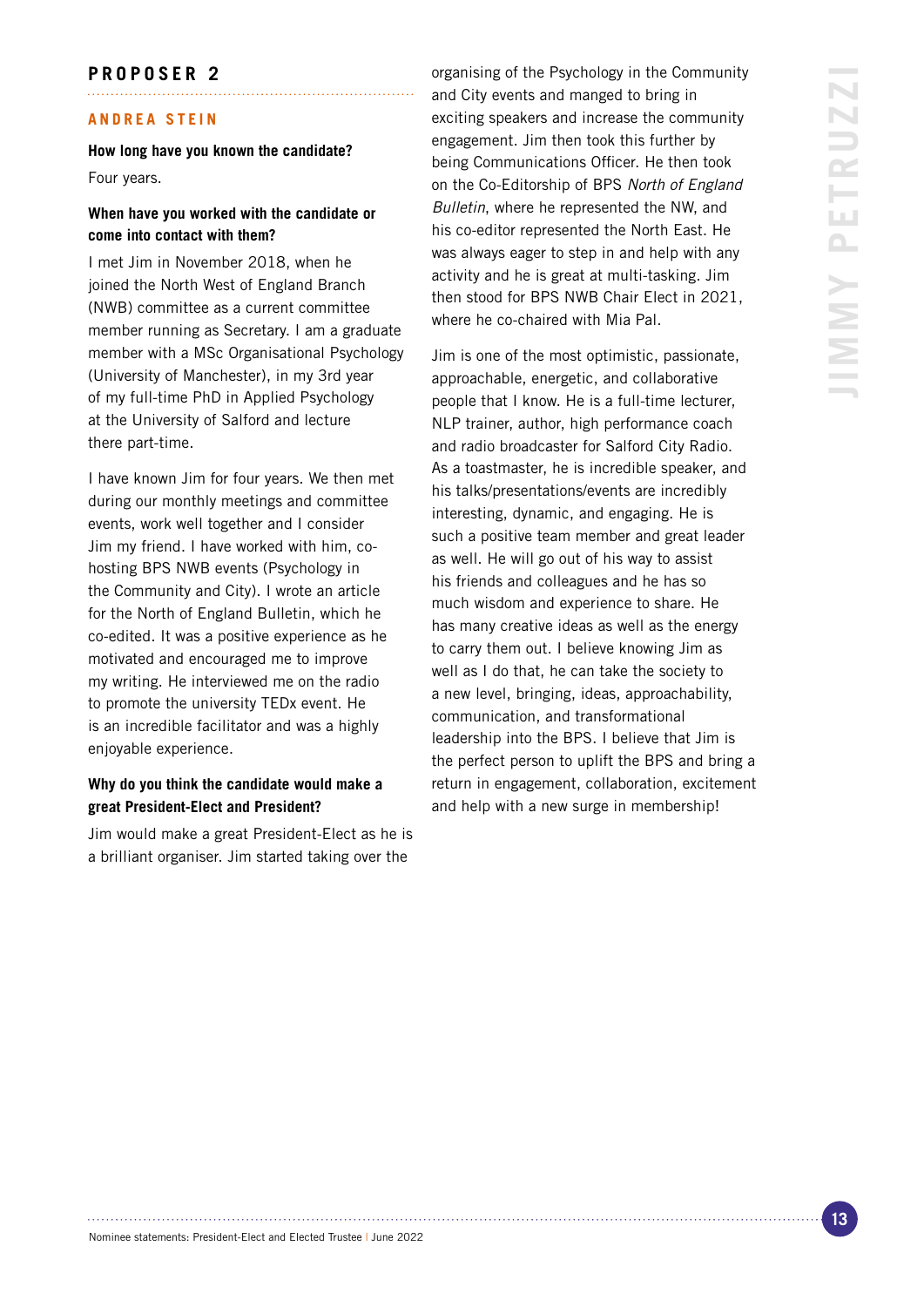Nominees for Elected Trustee

 $\blacksquare$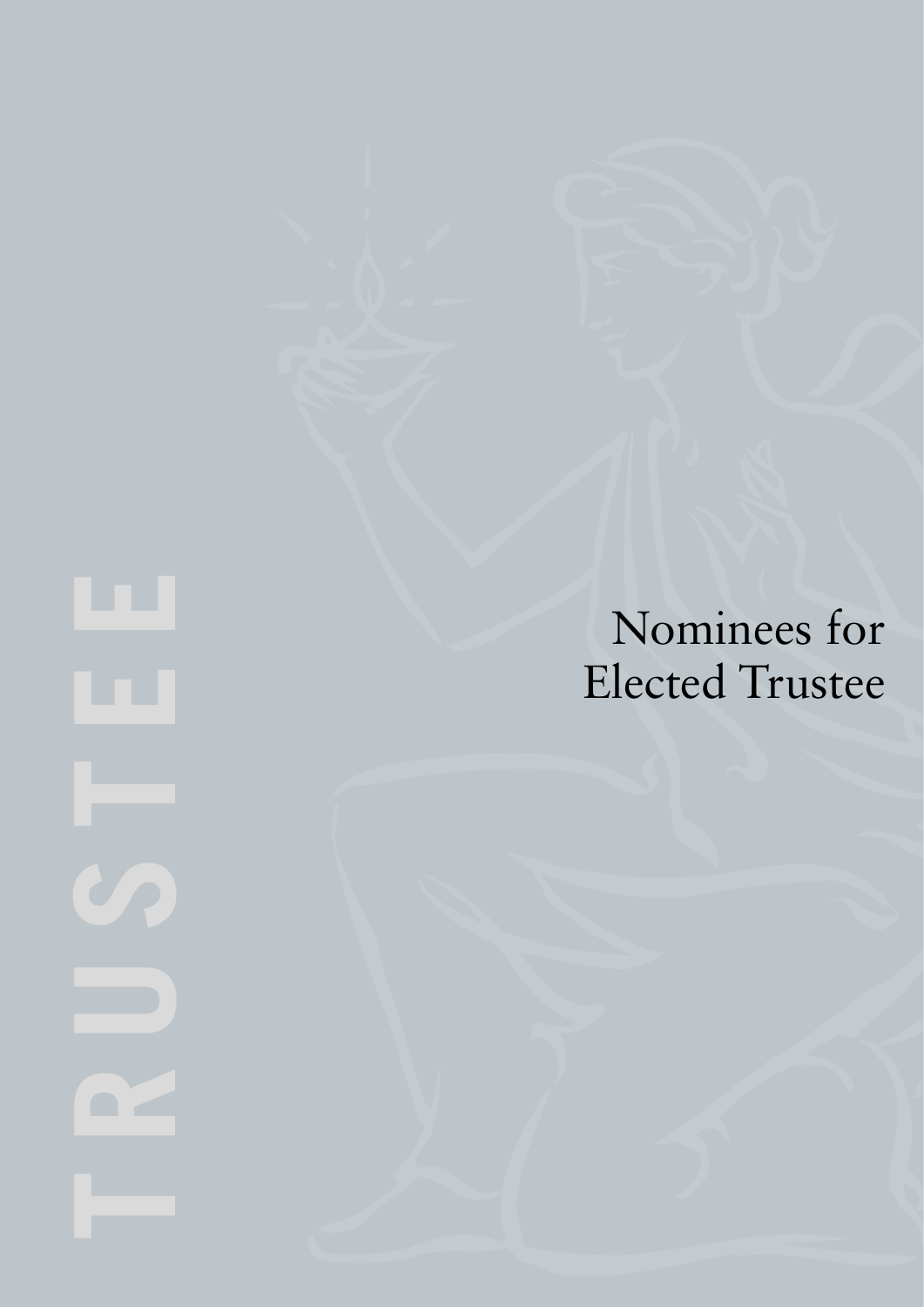# Julia Faulconbridge

# **Society grade**

• Chartered

#### **Current employment**

• Independent

#### **Current roles within the society**

- DCP Lead for Communications, Marketing and Publications
- Deputy Chair BPS Member Board

#### **Previous roles within the society**

- Chair, Trent Branch of DCP
- Committee member of DCP Faculty for Children, Young People and Families
- Committee Member
- Conference Organiser
- Chair
- Vice Chair

#### **Membership of society member networks**

- Division of Clinical Psychology (DCP)
- DCP Faculty for Children, Young People and Families

# **QUESTION 1**

The Elected Trustee will be a member of our Board of Trustees, which is the overall governing body of the society. Please outline any leadership, organisational and/or governance experience that would help you carry out this role.

Before retirement from the NHS, I ran an innovative community child psychology service for many years that I had developed from scratch. I was involved at a senior management level at the Trusts I worked in. I was also closely involved in the training of clinical psychologists, both in teaching and supervision.

Following that, I was a member of the National CAMHS Support Service, including a period of being the East Midlands Lead. This service was established jointly by the last Labour

Government's Department for Children, Schools and Families and the Department of Health to work with services and commissioners on improvement programmes for NHS CAMHS services.

I was a Specialist Advisor with Care Quality Commission for a number of years, taking part in many inspections.

Within the BPS I have held a number of leadership roles and have represented the BPS in external fora, e.g. the Coalition Government's Task Force on Child Mental Health which produced 'Future in Mind'. I have worked closely with BPS staff across the whole organisation. In my role as Deputy Chair of the Member Board, I have been involved in all the work of this relatively new Board which reports directly to the Board of Trustees. This includes work on the new membership grades and the member conduct rules.

Outside of psychology, I am Chair of our local Parish Council.

All these areas of work have given me wide experience of leadership in differing contexts and I have led organisational development and change in some of them. I have also advised on and supported organisational change in a number of other settings as part of my work. I have been responsible for ensuring high quality and effective governance in all elements of my work and have also been involved in the inspection of, and advice about, governance in other organisations. Whist I do not have specific expertise in being a Trustee, I feel I do have understanding of the role and the breadth of experience to enable me to fulfil it.

# **QUESTION 2**

# The BPS's vision is to promote inclusivity and diversity. How do you see this as impacting the society's work?

I have been working in the DCP and engaging with others, e.g. in our Minorities

Nominee statements: President-Elect and Elected Trustee | June 2022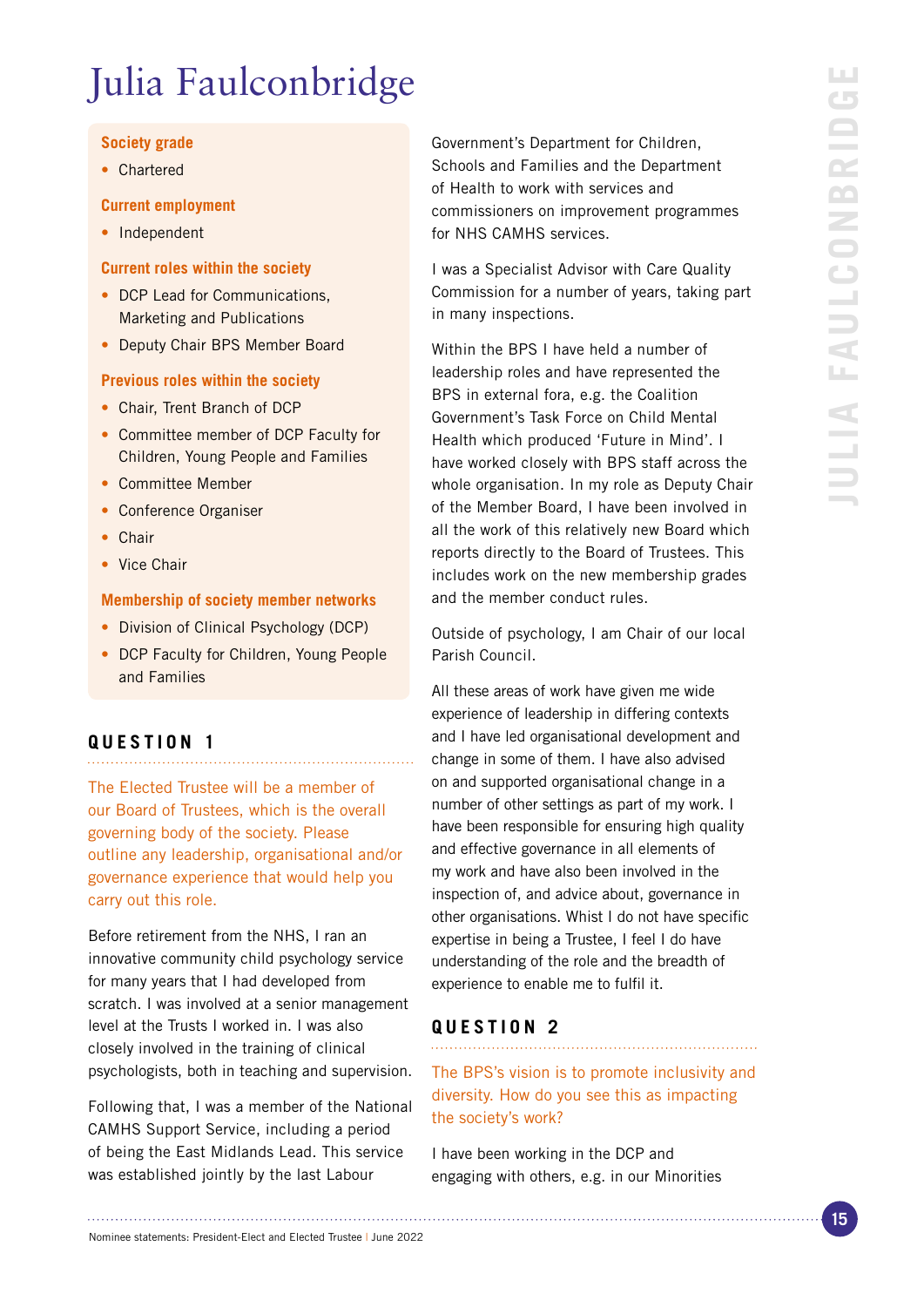Subcommittee to address issues of inclusivity and diversity in the profession of clinical psychology and am drawing on that learning.

We must have a very strong focus on race and culture whilst also remembering that inclusivity and diversity needs to address other barriers; for example, for those with health issues and disabilities and for non-protected characteristics like socio-economic background. It is crucial that the BPS itself embraces the need for systemic, cultural change, including addressing institutional racism and becoming an organisation which truly promotes and values equality, diversity and inclusion. The new EDI Board is an important step. However, the work of change must not be confined in one place but be the work of every part of the organisation, guided by the Board.

Those of us in positions of leadership need to do the 'heavy lifting'. This must not be another task just for those who are marginalised. As leaders we need to listen to and validate the feelings and experiences of our marginalised colleagues and ally with them in creating effective change. Very importantly we need to find ways to spread this process as best we can throughout the membership.

Becoming a genuinely inclusive organisation requires work at both interpersonal and structural levels. Testimonies of psychologists from marginalised backgrounds highlight ongoing experiences of discrimination, micro-aggressions and failures to understand their perspectives or listen to their experiences in their working lives. We need to be working with, supporting and involving our whole membership to make progress and become truly non-discriminatory and inclusive as an organisation. Within the membership we have many people with very significant theoretical and practical expertise in this field who can support the BPS in this work.

Understanding the structural barriers hampering access for marginalised groups to the discipline of psychology and to the professions is essential. Many of those barriers are part of the UK's wider political and socio-economic context and so we need to argue for change in the long term and mitigate as best we can in the short term. But increasing access and therefore numbers of psychologists from minority backgrounds is not enough – the systems they are joining have to change to make inclusivity a reality rather than an aspiration. The BPS, as the home for psychological professions, is a key partner in achieving both goals through its accreditation and advocacy roles. We must also ensure the BPS itself is a place of welcome, support, and mentorship where diversity is positively valued and where all members feel 'at home'.

Making real progress on diversity and inclusion is difficult, challenging and emotionally demanding work but talking is the relatively easy part. We have been talking for a long time and this is the time for concrete actions.

# **QUESTION 3**

The BPS aims to create a vibrant membercentred community with a meaningful membership identity. What do you see as the Elected Trustee's role in this?

As a member organisation, the BPS is its members. The members represent the major source of knowledge and expertise in the UK about the academic study of psychology; the teaching and dissemination of it, its practical applications and professional groups who apply it. The subject has grown enormously over the last 50 years, as has the number of psychologists.

This breadth and depth is both a strength and a challenge for the BPS in creating a membership identity and a sense of community. The challenge is the disparate and diffuse nature of the membership and, at times, their conflicting views and interests. The strength comes when these differing perspectives and knowledge bases are brought together.

One of the key steps in creating a meaningful membership identity is being able to harness the commonalities and knowledge. An example of this was the creation of the cross-society

Nominee statements: President-Elect and Elected Trustee | June 2022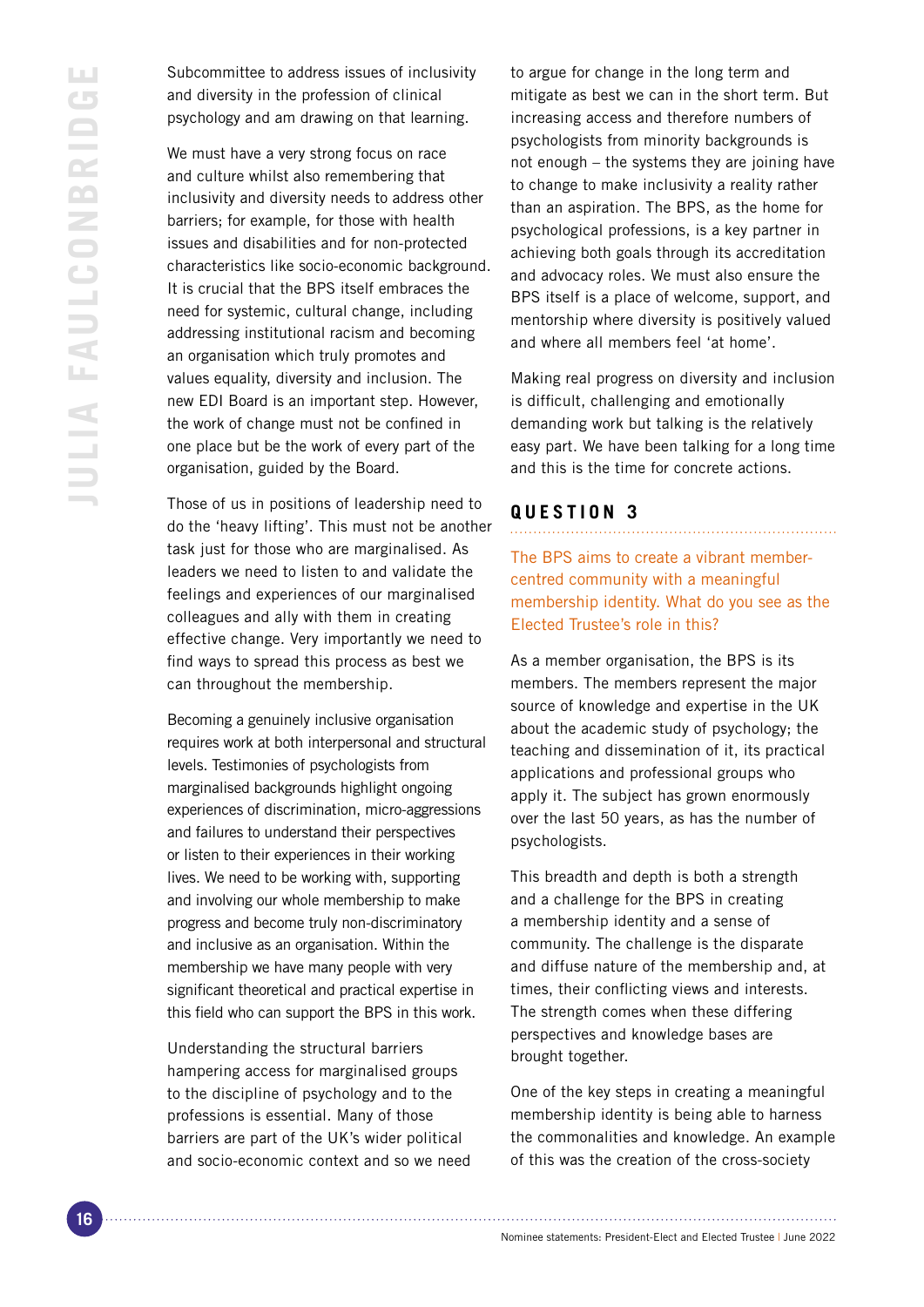working group producing the Covid resources. In addition to the very valuable resources, this led to improved links between previously separate networks in the BPS.

I would hope that one of the roles of the Elected Trustee, together with the rest of the Board, would be to use their knowledge and experience to aid in the creation of that membership identity by the combination of positive support and constructive challenge. Scrutiny of reports and the discussions of strategic matters needs to be done through several lenses. It is obvious that financial and governance matters are essential to that scrutiny. A membership lens is also needed – what does this achieve for the membership, how does it further their interests and how does it impact on recruitment and retention of members?

One element is what the society provides for members in terms of personal and professional benefits and that is very important, especially in these financially testing times. However, for many members, just as important is what the society does for the public as part of the fulfilment of its charitable aims. The BPS being a body of influence that promotes the discipline and the application of psychological knowledge in the public arena is crucial and is a means of creating a vibrant member-centred community in which members come together, are able to contribute and feel proud of what the BPS is achieving. It can make the BPS an organisation that people want to be part of, that feels an essential part of their identity as a psychologist. A key role for the Elected Trustee and the Board should be in helping the organisation to develop that public role further and to navigate the inevitable sensitivities and risks which it can entail.

#### **PROPOSER 1**

#### **TONY LAVENDER**

# **How long have you known the candidate?** Over 10 years.

**When have you worked with the candidate or come into contact with them?**

I have worked most closely with Julia as a member of the DCP Executive Committee. We are also on a number of sub-committees some of which I chair and some of which she chairs. For example, Workforce and Training, Communications and Publications. This work also involves liaising outside the committees.

## **Why do you think the candidate would make a great trustee?**

I think the candidate would make a very good trustee. She has shown a long term commitment to the society and has remained so throughout quite a difficult period for the DCP/BPS. She will remain analytic and critical where she see problems but will always do so in a constructive manner. She has been working closely with a number of BPS staff particularly on the communications agenda and always seems to find solutions to problems encountered.

She seems to understand well the trustee's role in terms of governance, strategy and the management of risk. She has good external contacts connected with the NHS and psychology services, in particular services for children. She has a strong sense of her values and has been committed to inclusivity for both people from diverse backgrounds and to the deep engagement of Experts by Experience.

Julia has a strong commitment to ensuring positive communications (Chairing the DCP sub-committee) about the work of the BPS and DCP. She has appeared on a number of media platforms and understands the processes involved. She has also pioneered the work on introducing a process to work with psychologists at an early stage of developing potential publications (also facilitating decisions about whether the publication should be for a wider group of practitioner psychologists) as well as monitoring their progress.

Overall I think Julia would make a very good contribution to the Board of Trustees and will provide the required critical eye but will do so in a way that is collaborative and constructive.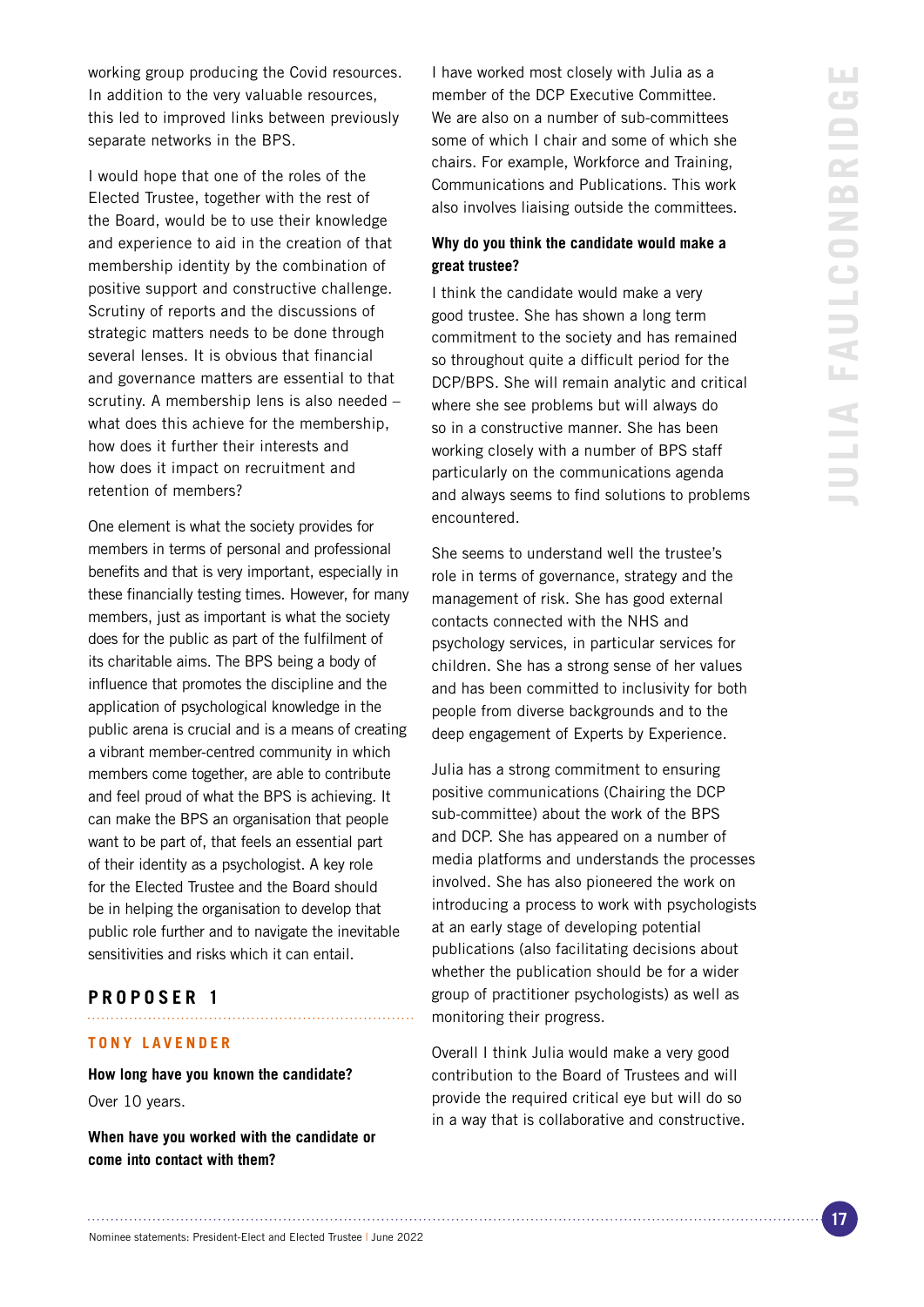### **PROPOSER 2**

#### **ROMAN RACZKA**

**How long have you known the candidate?** Six years.

#### **When have you worked with the candidate or come into contact with them?**

I know Julia due to her various roles within the DCP/BPS including roles as Interim DCP Chair, DCP Vice Chair, DCP Communications and Publications Lead and BPS Member Board Vice Chair. Over the period of time that I have known Julia, we have had very regular contact in meetings (face-to-face and online) as well as telephone and video calls.

## **Why do you think the candidate would make a great trustee?**

In my opinion, Julia would make an excellent trustee. She is a highly experienced and very well respected psychologist who has had many years of being a practising clinician as well as head of a service. She also has had many years of involvement in the BPS and the DCP in a range of roles including with the Children and Young People's Faculty, the DCP Executive and also as Vice Chair on the BPS Member Board.

Drawing on her extensive experience, Julia would bring an in-depth knowledge of psychology to the trustee role. In addition, Julia has a wide range of very relevant skills and personal qualities. Julia's personal qualities include honesty, integrity, and dependability with strong personal values. Her skills include excellent interpersonal skills, she is a great communicator and a really good listener. She demonstrates excellent attention to detail and has an analytic mind using objective evidence to make decisions. Whilst skilled at working independently, Julia is also proactive about contributing to team work and collaborating with colleagues.

Julia is especially passionate about the BPS and would be a highly valued asset to the Trustee Board as well as to members if she were to be elected. I believe that Julia would use her knowledge, skills and qualities to take on the role of trustee as an enthusiastic, committed participant working collaboratively with other Board members to ensure that the society is well led, well run and ensuring maximum benefit to members.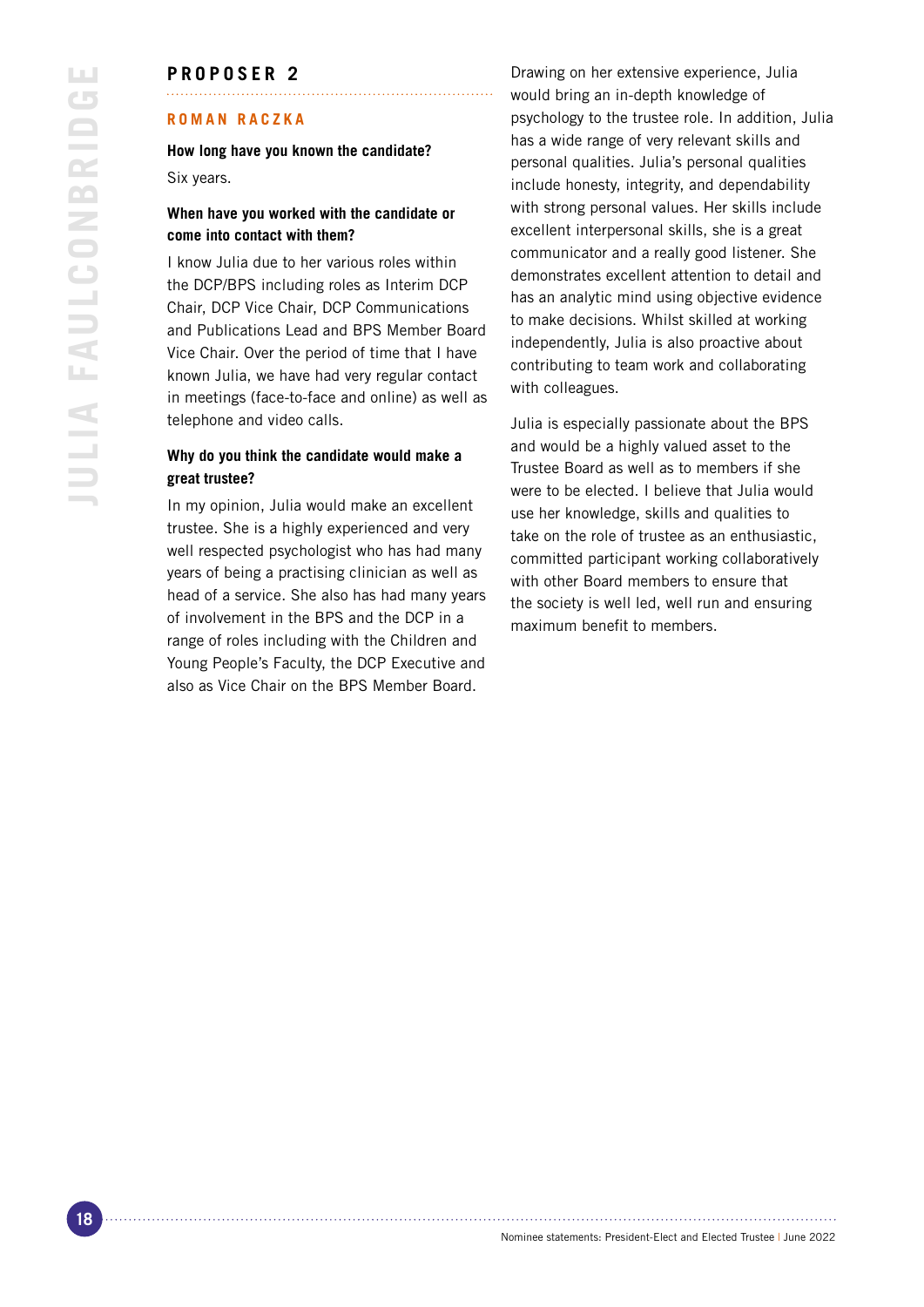# Dejan Hrcan

# **Society grade**

• Student Member

### **Current employment**

- Student
- **Current roles within the society**
- None
- **Previous roles within the society**
- None

**Membership of society member networks**

• None

# **QUESTION 1**

The Elected Trustee will be a member of our Board of Trustees, which is the overall governing body of the society. Please outline any leadership, organisational and/or governance experience that would help you carry out this role.

I believe I have a lot of qualities that will enable me to perform the duties of the Elected Trustee very efficiently and successfully.

# **EDUCATION**

I am currently studying for an MSc Psychology Conversion Degree (BPS) at Arden University.

Prior to that, I acquired a Bachelor's degree in Business Management at University 'Union – Nikola Tesla', Faculty of Business Studies and Law, Belgrade, Serbia.

I also have two Undergraduate Certificates:

- Undergraduate Certificate in Law of Internal Affairs, Criminology at University of Novi Pazar, Pan evo, Serbia.
- Undergraduate Certificate in Geoeconomic and Regional Studies at Megatrend University, Faculty of Geoeconomics, Belgrade, Serbia.

I took several courses on management to further expand my skills in the field:

- Project Management, Google
- International Leadership and Organizational Behavior, Università Bocconi
- Intercultural Management, ESCP
- International Business I and II, University of New Mexico
- Managing the Company of the Future, University of London
- Quality Management, Great Learning

And I have acquired a certificate for the Professional Skills for the Workplace Specialization from the University of California.

## **WORK EXPERIENCE**

I worked as a Business Manager at STR Rinfuz, Pan evo, Serbia from November 2020 until December 2021. I was also an Operations Manager Intern at Panagro M&G, Pan evo, Serbia for two months at the end of 2018.

I established an NGO, My Future Pet, that focused on finding new homes for stray animals across Serbia. It operated from March 2013 until December 2019.

# **VOLUNTEER EXPERIENCE**

I am currently occupying the following volunteer roles:

- MSc Psychology, Student Representative at Arden University, Coventry, United Kingdom
- Volunteer Global Ambassador at Duolingo, Pittsburgh, United States
- Brand Ambassador at Lanlo, Leeds, United Kingdom
- Brand Ambassador at FluentWorlds, Utah, United States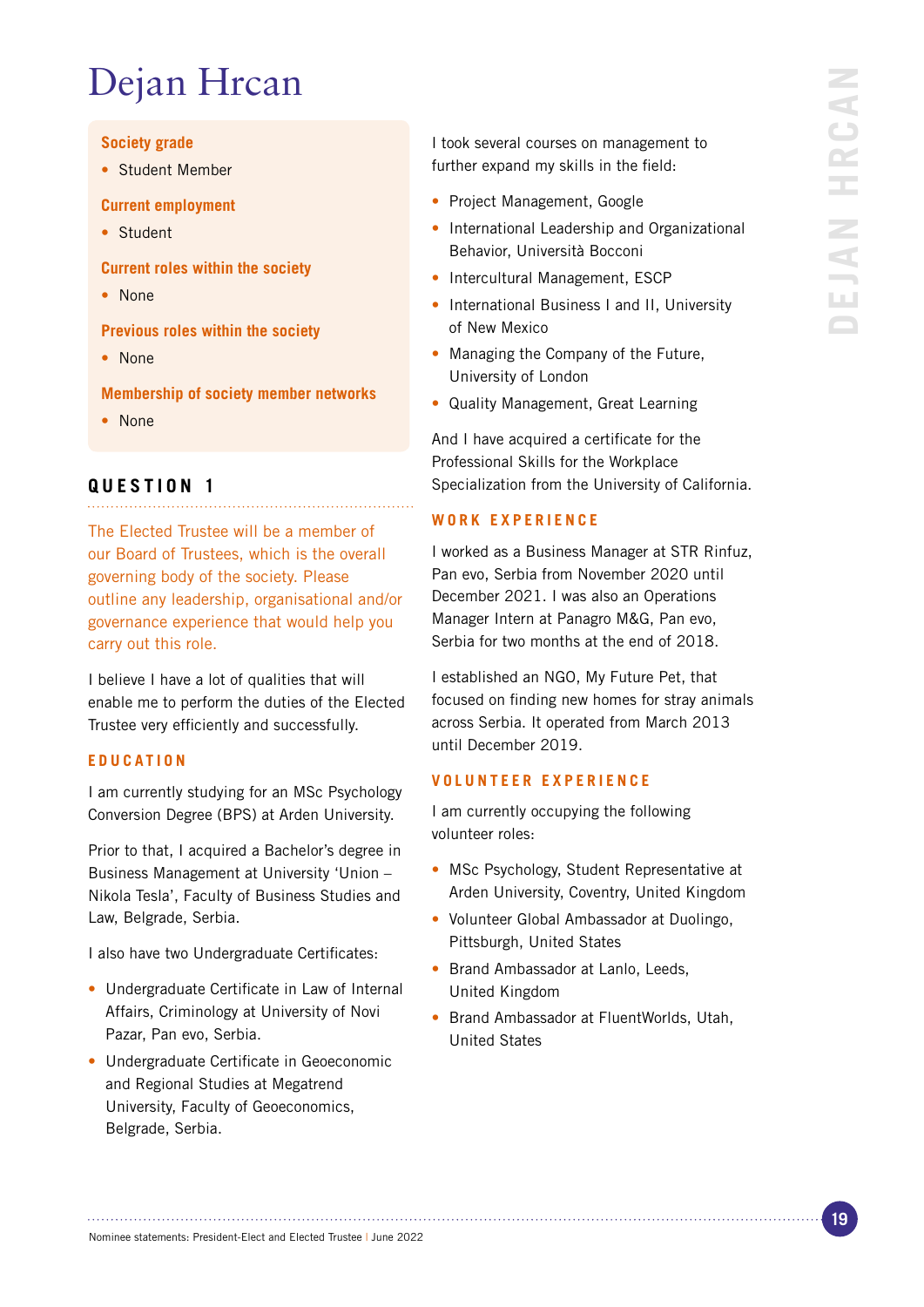# **QUESTION 2**

The BPS's vision is to promote inclusivity and diversity. How do you see this as impacting the society's work?

I believe this is a great initiative that can impact BPS' work in a very positive way.

Diverse teams foster better employee engagement and productivity, and they allow for better problem-solving abilities as varying perspectives often approach business challenges in a new way.

Promoting this kind of attitude can shine a positive light on our society.

# **QUESTION 3**

The BPS aims to create a vibrant membercentred community with a meaningful membership identity. What do you see as the Elected Trustee's role in this?

I think an Elected Trustee can have a meaningful role in this community.

An Elected Trustee's role in this can be similar to that of a student representative, in this case a member representative, representing the link between members and higher-level BPS personnel. It can also play a bigger part in forming a member-centred community.

It is just a suggestion. There could be an endless number of possibilities as long as the right person is chosen for this position. A person that would take initiatives. Someone who would go beyond the mere description of this role. Someone who would strive to constantly improve the performance, impact, and image of the role of an Elected Trustee and the whole British Psychological Society.

# **PROPOSER 1**

#### **DR KONSTANTINOS ARFANIS**

**How long have you known the candidate?** Three months.

## **When have you worked with the candidate or come into contact with them?**

Dejan Hrcan was a student in my MSc Social Psychology module.

# **Why do you think the candidate would make a great trustee?**

He is hard working and honest.

#### **PROPOSER 2**

## **GAIL STEPTOE-WARREN**

**How long have you known the candidate?** Six months.

# **When have you worked with the candidate or come into contact with them?**

As Head of School Psychology at Arden University – Dejan is our course rep and represents students across the psychology programmes.

## **Why do you think the candidate would make a great trustee?**

He is a responsible individual who takes his role seriously. He is passionate about psychology, and becoming involved with the BPS and supporting developments in the area.

His commitment and reliability are excellent.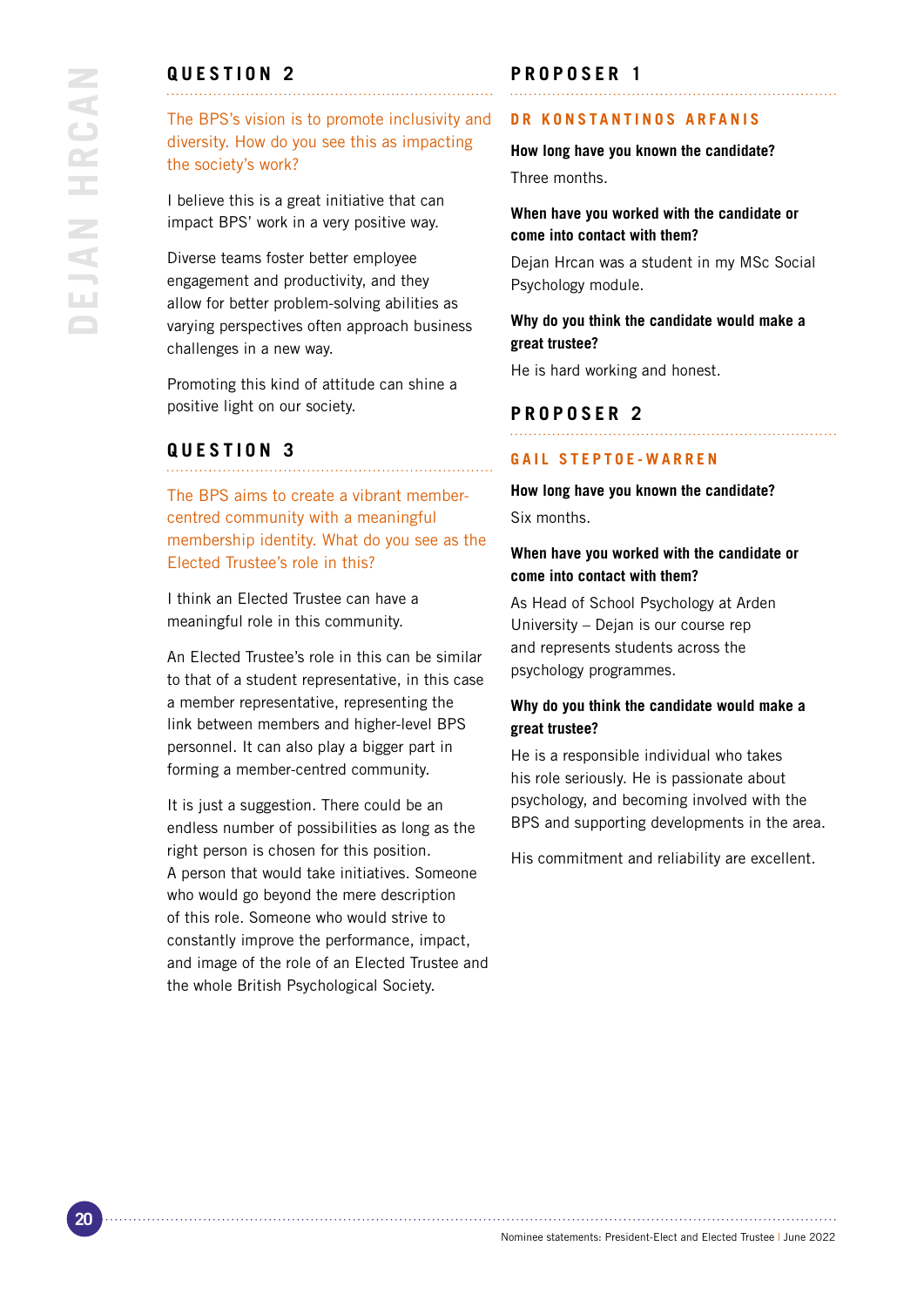# Mia Pal

# **Society grade**

• Graduate Member

### **Current employment**

• In Cognition UK – self-employed

### **Current roles within the society**

- Co-Chair North West Branch
- Committee Member DCP Northwest Branch

## **Previous roles within the Society**

• Committee Member North West Branch

**Membership of society member networks**

• None

# **QUESTION 1**

The Elected Trustee will be a member of our Board of Trustees, which is the overall governing body of the society. Please outline any leadership, organisational and/or governance experience that would help you carry out this role.

I have held a number of leadership roles in my career and within the society as current Co-Chair of the North West Branch. This role has given me a 'hands on' understanding of the dynamics, responsibilities and processes that take place at the level of local branches and further into the society layers, such as Senate and Member Networks.

Having worked for the last seven years in my private practice In Cognition UK as a psychotherapist and as a consultant for various agencies in security and forensic fields, I have extensive experience as a clinical leader and I maintain a good balance between managing the organisational and financial aspects of running an organisation.

As Co-Chair of North West Branch, my focus has been on creating a vibrant committee in which every member feels valued and heard

and on increasing diversity and inclusion in our events by setting a target that by the end of 2022 each member of the committee has been involved in initiating at least one event/ opportunity they feel passionate about in the field of psychology. This has seen tremendous growth and coherence at the level of the committee, resulting in powerful collaborations with colleague branches, successful and original events, just to mention the most recent Afro-Asian Critical Psychology Conference from 5 May 2022, and a new confidence in the immense resources and possibilities that being part of the society offers.

#### **QUESTION 2**

# The BPS's vision is to promote inclusivity and diversity. How do you see this as impacting the society's work?

The society has undertaken significant steps in establishing and embedding inclusivity and diversity into its core values and has consistently responded to these issues by transparently improving membership access, grades, practices and activities across its member networks.

Transition from old systems to new ones is a process and we have to be mindful that like any process where change is involved, adjusting, assimilation and time are required for successful implementation. I see the society as a living entity and not as an abstraction, that is constantly expanding and learning on how best to integrate sensitive issues like inclusivity and diversity in ways that recognise that everyone is different, in ways that highlight the most representative cultural awareness and environment where individuals can be their full selves.

I feel that this work is permeating throughout the society fabric, and it is growing into a strong awareness which can be witnessed not only in the written manifesto but also in the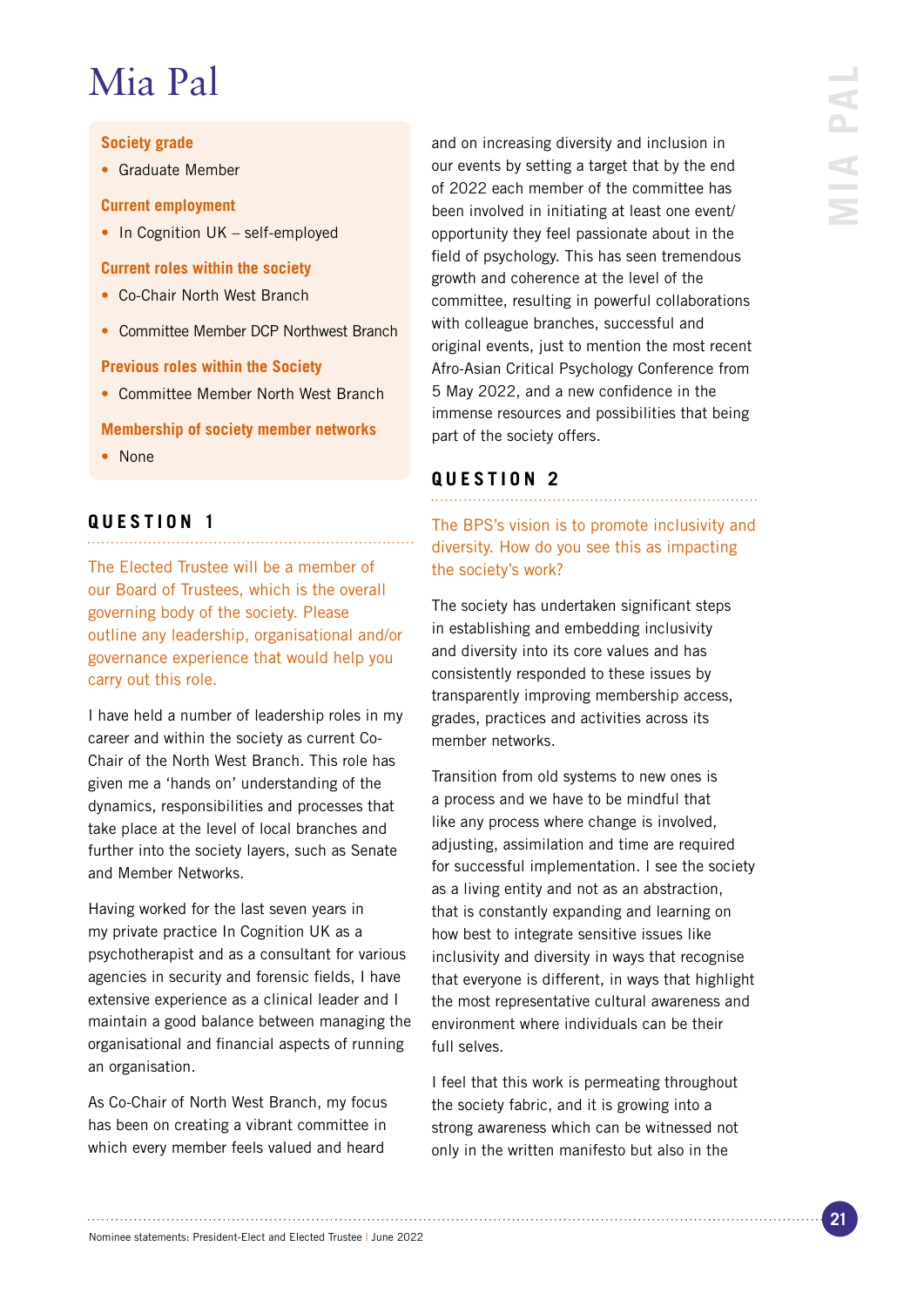society's current organisational policies, the wealth of activities, events, and professional opportunities. It is a work that we must become intimately accustomed with at the level of our individual work within the society first and to become that individual voice we want to represent and promote. Reflecting the communities and the wide diversity of our psychologists, their skills and knowledge is not a task that should be only on the Management teams or the Board of Trustees' agenda – we have to share this work of growing together and educating ourselves and our members into committing to building a diverse and inclusive psychological culture. We must achieve a unity of vision, thought and expression in which diversity and inclusivity are the glue that strengthens us, as individuals and as a society, not dividing us. Also, we have to make sure we have the necessary resources at levels of management to support the effective actions we are implementing and that we are prepared to constructively respond and work with challenging opinions.

# **QUESTION 3**

The BPS aims to create a vibrant membercentred community with a meaningful membership identity. What do you see as the Elected Trustee's role in this?

Creating a member-centred community is intrinsically linked and built on a culture that celebrates inclusivity and diversity, that celebrates and invites individuals to add something different to discussions, in ways that help the society as a whole to grow and redefine itself in the process, accurately reflecting these collective endeavours. I have worked towards this aim for the last 18 months within my branch and in particular within the committee, establishing patterns in meetings where everyone's voice is being heard but more, members are encouraged to be creative, courageous and see opportunity within their roles which has seen an increased attendance to committee meetings, and an infectious enthusiasm and engagement in the branch events.

As an Elected Trustee, my role as a member of the society wouldn't necessarily end, the same as when in a family a son becomes a father, he doesn't stop being a member of the family. On the opposite, there is an enhancement of the role, a richer contribution to the values of family – of the Society – that becomes possible. Being an Elected Trustee makes it more about listening carefully and being open to challenge and change than about me, creating strategies that strike a delicate yet healthy balance between society objectives and members' visions and voices. Recently I was invited to speak with another colleague Chair to one of our committees who has lost their Chair and needed some support from branches. One of the questions from a committee member was if it feels different to go from being an ordinary member to a Chair and if it doesn't feel overwhelming. My answer was that being a Chair has not changed me. The role has changed but I do the same things I was doing as a member. I am still involved in planning events, in reaching out to colleague branches, in creating collaborations. What has also changed is the opportunity to be involved and reaching out within the society more and that is a tremendous opportunity of growth. Yes, there is an aspect of responsibility and leadership and yes, we need to commit time and effort to know our society, be aware of the processes and structures on an on-going basis but it shouldn't change us as a person. In the same way, as an Elected Trustee I would once more be given an opportunity of making an impact by joining our Board of Trustees and be that strong branch that the Board needs in running the society.

# **PROPOSER 1**

# **LORNA MILLS**

**How long have you known the candidate?** Since September 2020.

# **When have you worked with the candidate or come into contact with them?**

I have worked with the candidate as part of the North West BPS committee. We have worked together on a conference for young people and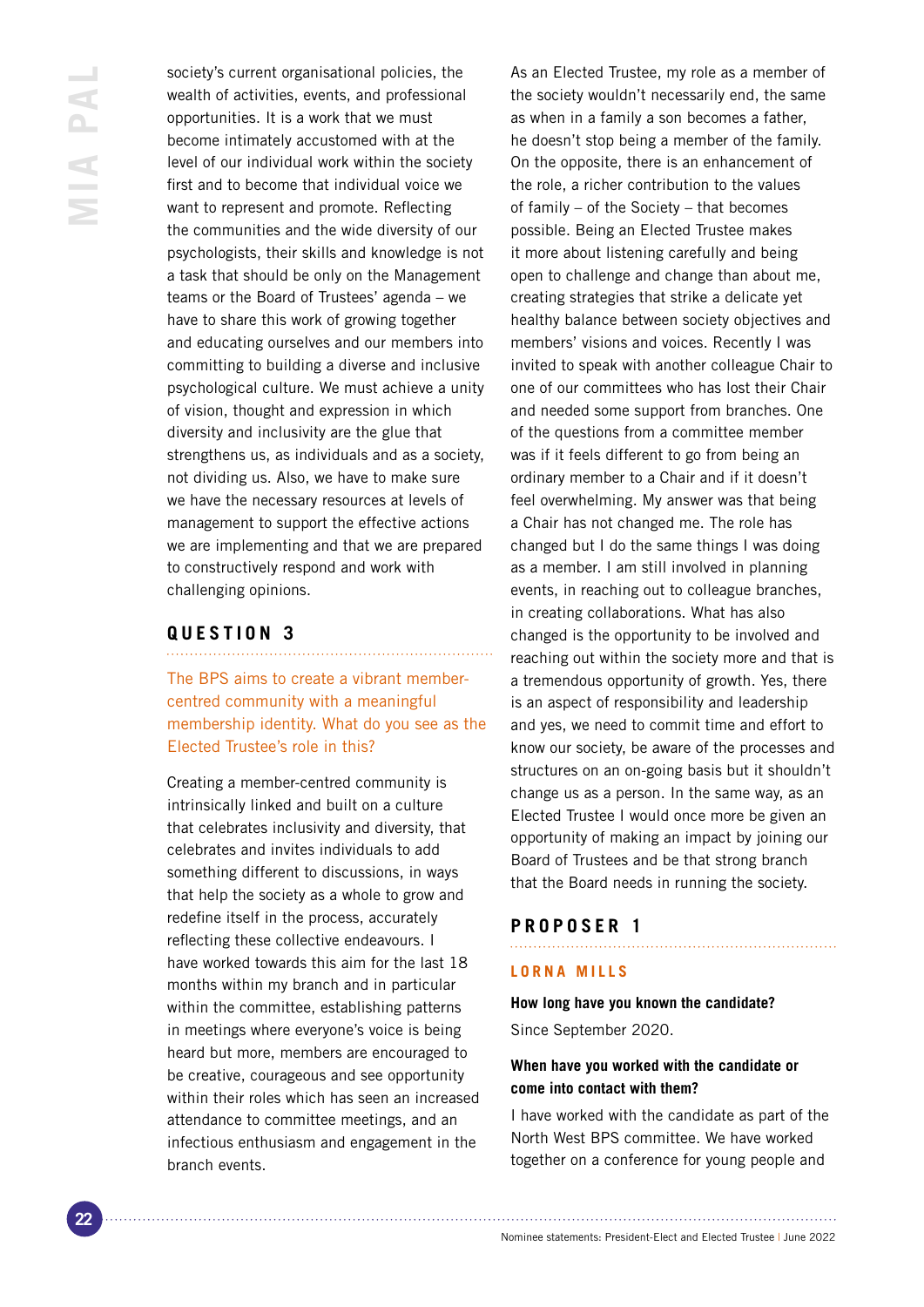are currently working on a trauma conference. I have also worked with them on general committee duties.

# **Why do you think the candidate would make a great trustee?**

I think that Mia will made a great trustee because, alongside their subject knowledge, they have shown themselves to be reliable and hardworking. I think that everyone on the committee and the support staff would agree.

Through work on the committee I have seen Mia bring members together and inspire them to move into action. They have demonstrated strong leadership skills and strengths in networking.

They have a good perspective and eye for strategy, while still maintaining attention to detail, both which I think would be valuable strengths in a trustee.

They have also been open and engaging, looking for positive ways forward, without getting blocked by obstacles. They are flexible and innovative when they meet challenges. They also support others.

I think these skills are important as they will be undertaking a complex role and working as part of a team to do the best for the society.

# **PROPOSER 2**

# **JIMMY PETRUZZI**

**How long have you known the candidate?** Two years.

# **When have you worked with the candidate or come into contact with them?**

As Co-Chair Elect on the BPS committee.

# **Why do you think the candidate would make a great trustee?**

Mia is very passionate about psychology, very well organised, has successfully organised events, displays excellent leadership skills, is a great communicatior, and has a true desire to help people.

Mia is very vibrant and has excellent listening skills, great organisation skills and is reliable.